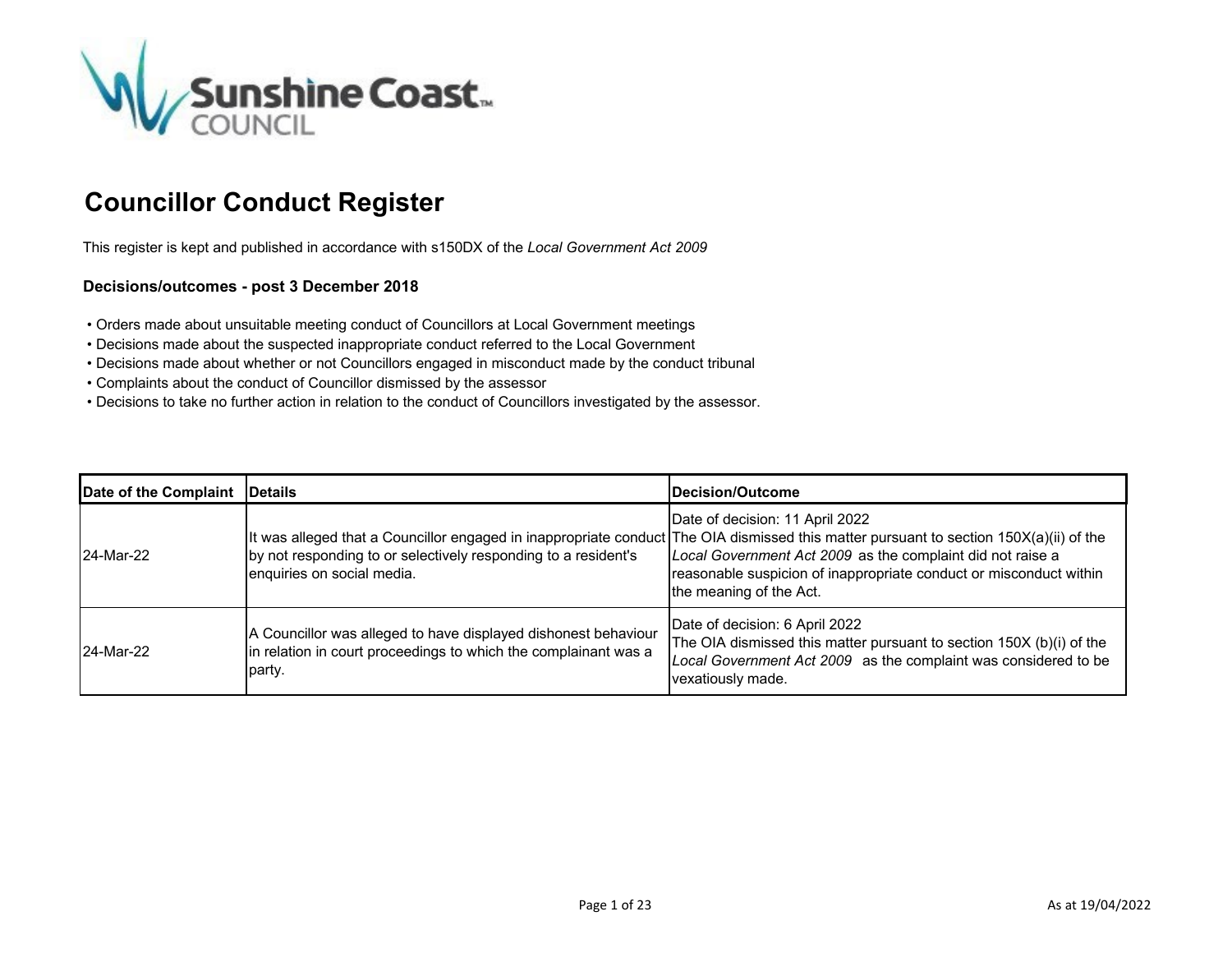

| Date of the Complaint | <b>IDetails</b>                                                                                                                                                                                                                                                                                      | <b>Decision/Outcome</b>                                                                                                                                                                                                                                                                                                                                                                                                                                                                                                                                                  |
|-----------------------|------------------------------------------------------------------------------------------------------------------------------------------------------------------------------------------------------------------------------------------------------------------------------------------------------|--------------------------------------------------------------------------------------------------------------------------------------------------------------------------------------------------------------------------------------------------------------------------------------------------------------------------------------------------------------------------------------------------------------------------------------------------------------------------------------------------------------------------------------------------------------------------|
| 13-Dec-21             | It was alleged that a councillor was on the internet encouraging<br>businesses to break the law on the 17 December 2021, when<br>the health regulations commence with restrictions for<br>unvaccinated people.                                                                                       | Date of decision: 11 January 2022<br>The OIA dismissed the matter pursuant to section $150X(a)(ii)$ of the<br>Local Government Act 2009 (the Act) on the basis that the conduct<br>does not raise a reasonable suspicion of inappropriate conduct or<br>misconduct.<br>The social media post provided with the complaint included<br>information such as the councillor's name and photograph, however<br>the post was made by a third party and not by the Councillor.                                                                                                  |
| 21-Dec-21             | It was alleged that a councillor breached the Code of Conduct for<br>Councillors in Queensland when they gave a speech at a public<br>rally that unfairly described a senior council employee and/or<br>Council as acting in a discriminatory way through a question<br>contained in a staff survey. | Date of decision: 7 January 2022<br>The OIA decided to take no further action pursuant to section<br>150Y(b)(i) of the Local Government Act 2009 (the Act) on the basis<br>that the councillor's speech was not unfairly directed at an individual<br>and the councillor was clearly expressing their own personal views, as<br>opposed to the views of Council as a body.<br>The Councillor's implied right to freedom of expression under the Qld<br>Human Rights Act 2019 would suggest that further dealing with this<br>matter would not be in the public interest. |
| 30-Nov-21             | It was alleged a councillor has breached the Code of Conduct for<br>Councillors in Queensland when the Councillor spoke at a public<br>meeting about a public health matter.                                                                                                                         | Date of decision: 14 December 2021<br>The OIA dismissed this matter pursuant to section 150X(c)(i) of the<br>Local Government Act 2009 (the Act) as further dealing with the<br>complaint would not be in the public interest.<br>The OIA noted the Councillor was entitled to have a view on the issue<br>and the way the Councillor had expressed that view at the public<br>meeting did not breach the Code of Conduct or principles of the Act.                                                                                                                      |
| 25-Sep-20             | It was alleged that a Councillor failed to declare an interest in a<br>matter at a Sunshine Coast Regional Council Ordinary Meeting,<br>when Council considered a development permit for a material<br>change of use application submitted by a local not-for-profit<br>sporting club.               | Date of decision: 10 December 2021<br>Following an investigation, the OIA dismissed the matter pursuant to<br>section 150X(a)(ii) of the Local Government Act 2009 (the Act) as the<br>conduct was not inappropriate conduct or misconduct.                                                                                                                                                                                                                                                                                                                              |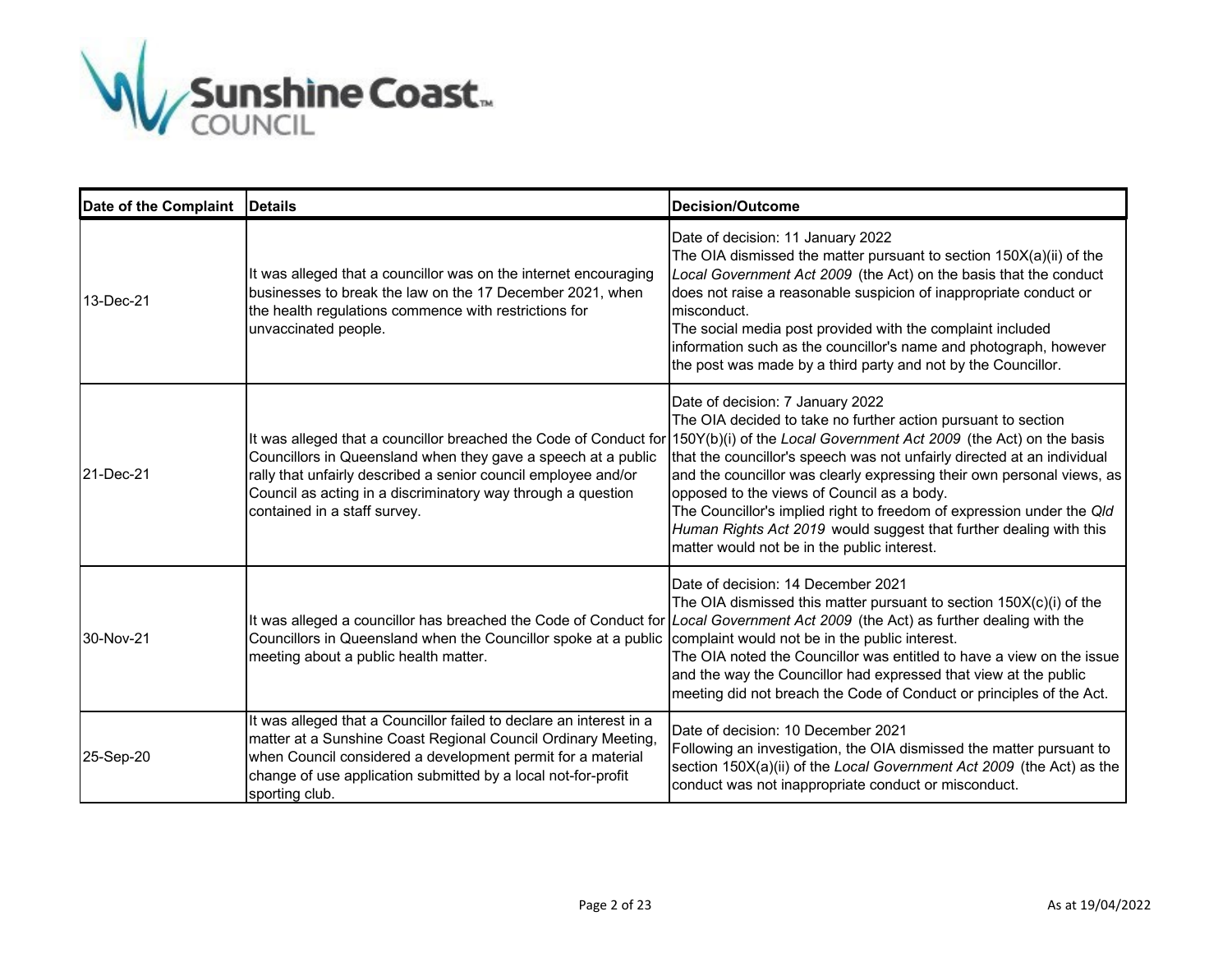

| Date of the Complaint   Details |                                                                                                                                                                                                                                                 | <b>IDecision/Outcome</b>                                                                                                                                                                                                                                                                                                                                       |
|---------------------------------|-------------------------------------------------------------------------------------------------------------------------------------------------------------------------------------------------------------------------------------------------|----------------------------------------------------------------------------------------------------------------------------------------------------------------------------------------------------------------------------------------------------------------------------------------------------------------------------------------------------------------|
| 21-Nov-21                       | It was alleged that a Councillor provided false and misleading<br>information in response to a complaint about the inclusion of a<br>property within the boundaries of a Council and state<br>government partnership-based project.<br>Imatter. | Date of Decision 1 December 2021<br>The OIA dismissed this matter pursuant to section 150X(a)(ii) of the<br>Local Government Act 2009 (the Act) on the basis that the details<br>It was alleged, the Councillor had a personal interest in the same contained in the complaint did not raise a reasonable suspicion of<br>inappropriate conduct or misconduct. |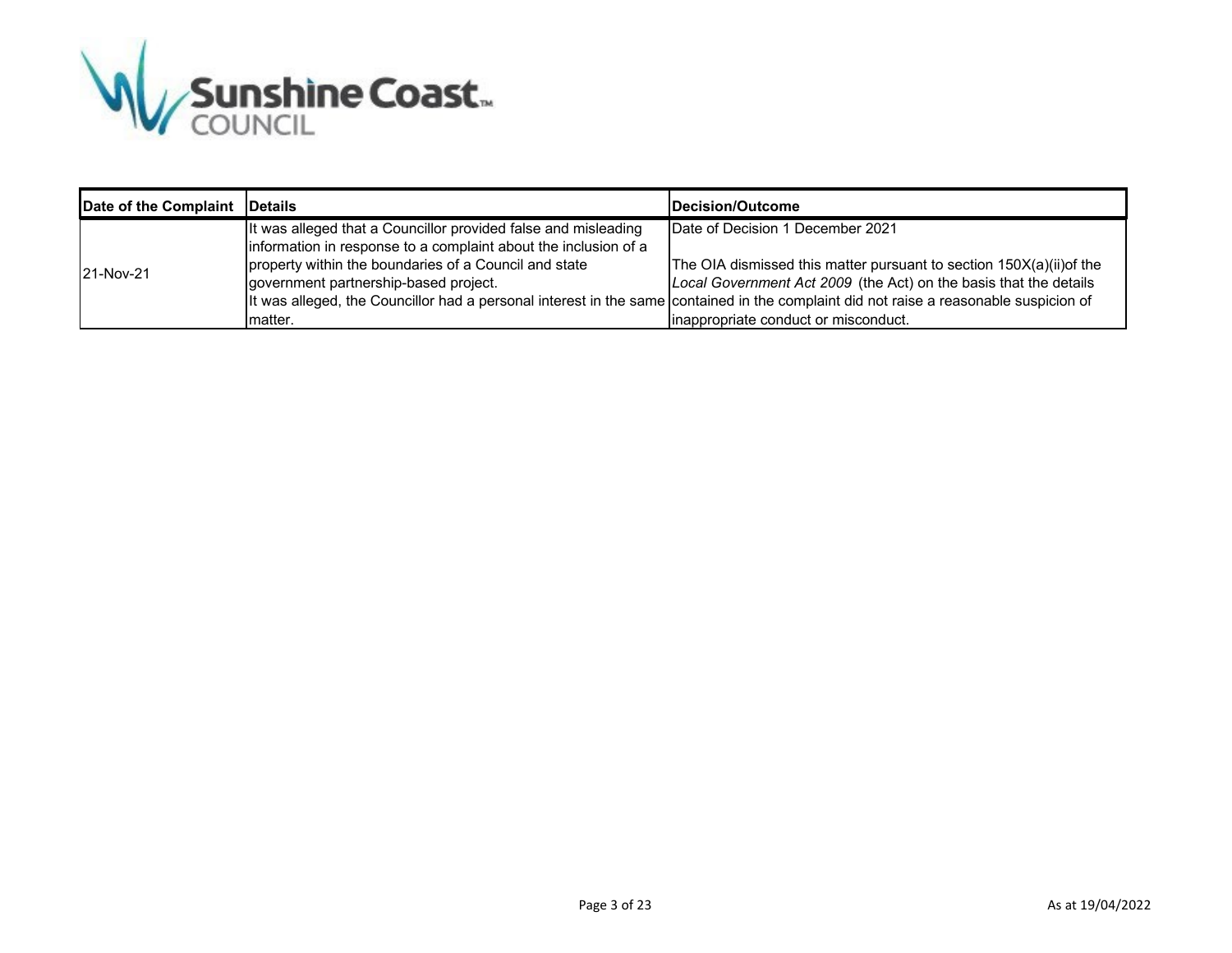

| Date of the Complaint   Details |                                                                                                                                                                                                                                                                                                                                                                                                                                                                                                 | <b>Decision/Outcome</b>                                                                                                                                                                                                                                                                                                                                                                                                                                                                                                                                                                                                                                                                                                                                                                                                                                                                                                                                                                                                                                                                                                                                                                                                                                                                                                                                                                                                                                                                                                           |
|---------------------------------|-------------------------------------------------------------------------------------------------------------------------------------------------------------------------------------------------------------------------------------------------------------------------------------------------------------------------------------------------------------------------------------------------------------------------------------------------------------------------------------------------|-----------------------------------------------------------------------------------------------------------------------------------------------------------------------------------------------------------------------------------------------------------------------------------------------------------------------------------------------------------------------------------------------------------------------------------------------------------------------------------------------------------------------------------------------------------------------------------------------------------------------------------------------------------------------------------------------------------------------------------------------------------------------------------------------------------------------------------------------------------------------------------------------------------------------------------------------------------------------------------------------------------------------------------------------------------------------------------------------------------------------------------------------------------------------------------------------------------------------------------------------------------------------------------------------------------------------------------------------------------------------------------------------------------------------------------------------------------------------------------------------------------------------------------|
| 24-Jun-19                       | It was alleged that the Councillor engaged in misconduct insofar<br>that whilst having a conflict of interest in a matter, attempted to<br>influence a local government employee who was authorised to<br>decide or otherwise deal with the matter to do so in a particular<br>way. It was further alleged that whilst having a conflict of interest<br>in a matter the councillor did influence another Councillor to vote<br>on the matter in a particular way at a local government meeting. | Date of Decision 10 November 2021<br>The Councillor Conduct Tribunal (CCT) determined on the balance of<br>probabilities, the allegation that on 21 May 2019 Councillor Jason<br>O'Pray a Councillor of the Sunshine Coast Regional Council, engaged<br>in misconduct as defined in section $150L(1)(b)(i)$ of the Local<br>Government Act 2009 (the Act) by breaching the trust placed in him<br>as a Councillor, either knowingly or recklessly when, having a conflict<br>of interest in relation to a matter, he attempted to influence a local<br>government employee who was authorized to decide or otherwise<br>deal with the matter to do so in a particular way - which contravened<br>sections 175I(3) of the Act and the local government principle in 4(2)(<br>e) 'ethical and legal behaviour of Councillors' has been sustained.<br>The CCT determined on the balance of probabilities, the allegation<br>that on 21 May 2019, Jason O'Pray, a Councillor of the Sunshine<br>Coast Regional Council, engaged in misconduct as defined in section<br>150L(1)(i) of the Act by breaching the trust placed in him as a<br>Councillor, either knowingly or recklessly when, having a conflict of<br>interest In relation to a matter he did influence, another Councillor to<br>vote on the matter in a particular way at a meeting of the local<br>government- which contravened section 175I(2) and the local<br>government principle in 4(2)(e) 'ethical and legal behaviour of<br>Councillors' has been sustained. |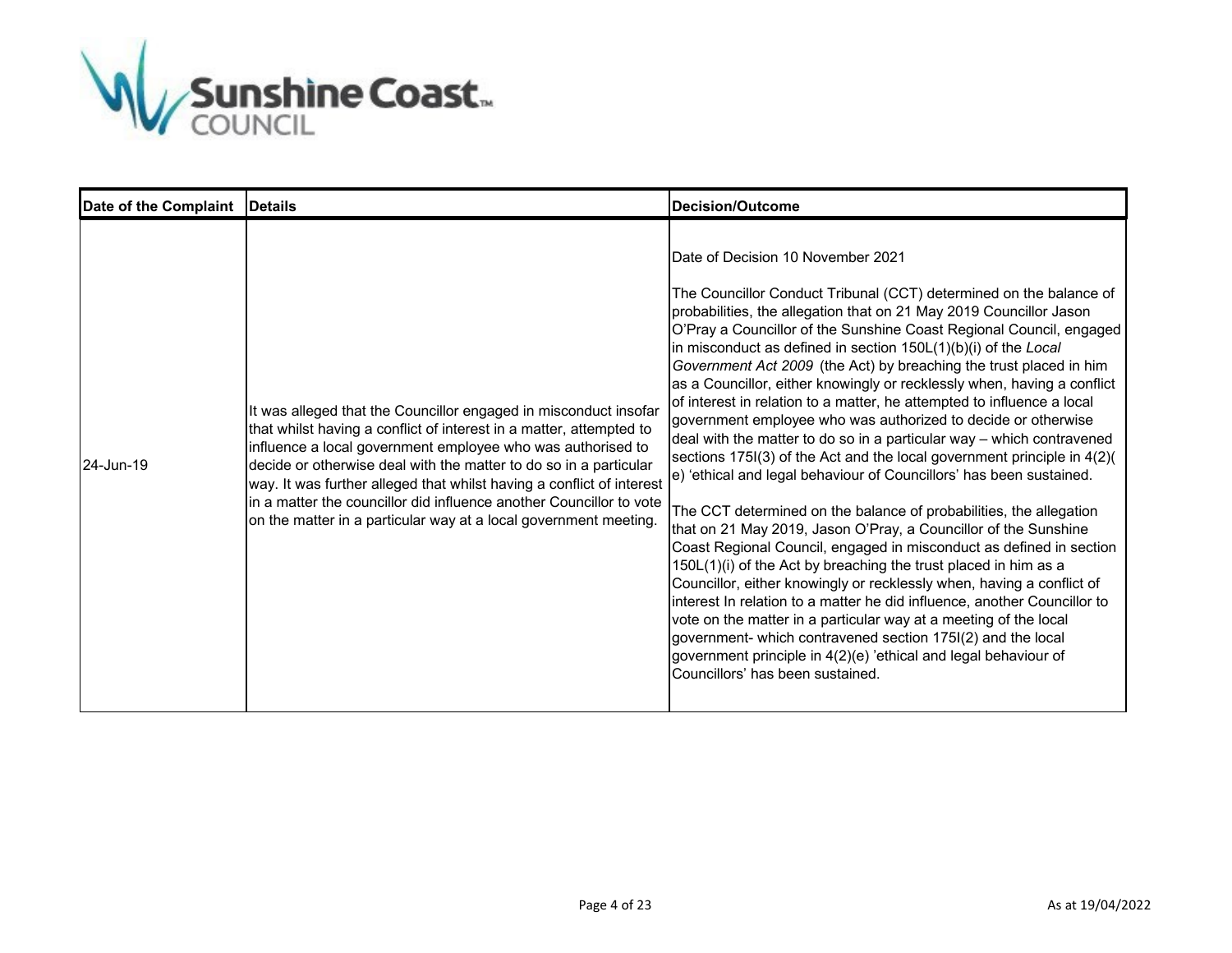

| Date of the Complaint | <b>IDetails</b>                                                                                                                                                                                                                                                                                                                                                                                 | Decision/Outcome                                                                                                                                                                                                                                                                                                                                                                                                              |
|-----------------------|-------------------------------------------------------------------------------------------------------------------------------------------------------------------------------------------------------------------------------------------------------------------------------------------------------------------------------------------------------------------------------------------------|-------------------------------------------------------------------------------------------------------------------------------------------------------------------------------------------------------------------------------------------------------------------------------------------------------------------------------------------------------------------------------------------------------------------------------|
| 28-Oct-21             | It was alleged that a councillor behaved inappropriately towards<br>others at a community meeting.<br>It was alleged the councillor failed to respond to emails from the<br>complainant in 2019 and in 2021 regarding traffic and road<br>safety issues in the area.                                                                                                                            | Date of Decision 17 November 2021<br>The OIA dismissed this matter pursuant to section $150X(a)(ii)$ of the<br>Local Government Act 2009 (the Act) on the basis that the conduct<br>does not raise a reasonable suspicion of inappropriate conduct or<br>misconduct.<br>Enquiries with an independent meeting participant indicated that the<br>councillor's conduct did not meet the threshold of inappropriate<br>conduct.  |
|                       |                                                                                                                                                                                                                                                                                                                                                                                                 | While the councillor may not have responded directly to the two<br>nominated emails, they did correspond with the complainant regarding<br>the same matter.                                                                                                                                                                                                                                                                   |
| 13-Dec-19             | Following assessment and referral by the Office of Independent<br>Assessor (OIA) and subsequent investigation by the Councillor<br>Conduct Tribunal (CCT) Council was required to consider a<br>recommendation that former Councillor Greg Rogerson be found<br>to have engaged in inappropriate conduct during various<br>linteractions with staff between 21 December 2018 and March<br>2019. | Date of Decision 14 October 2021<br>As required by the Local Government Act 2009 (the Act), Council<br>determined that former Councillor Greg Rogerson engaged in<br>inappropriate conduct; and in accordance with s150AH(1)(b)(ii) of the<br>Act, that an order be made reprimanding the former councillor for the<br>conduct.                                                                                               |
| 15-Apr-21             | It was alleged a councillor was an ex officio member of a<br>community organisation and had failed to investigate issues<br>raised by a resident relating to the operations of that<br>organisation.                                                                                                                                                                                            | Date of Decision 6 May 2021<br>The OIA dismissed this matter pursuant to section 150(a)(ii) of the<br>Local Government Act 2009 as the conduct does not raise a<br>reasonable suspicion of inappropriate conduct or misconduct.<br>The Councillor was not an ex officio member of the organisation and<br>the organisation was not an entity that was Council owned. The<br>Councillor attended meetings as an observer only. |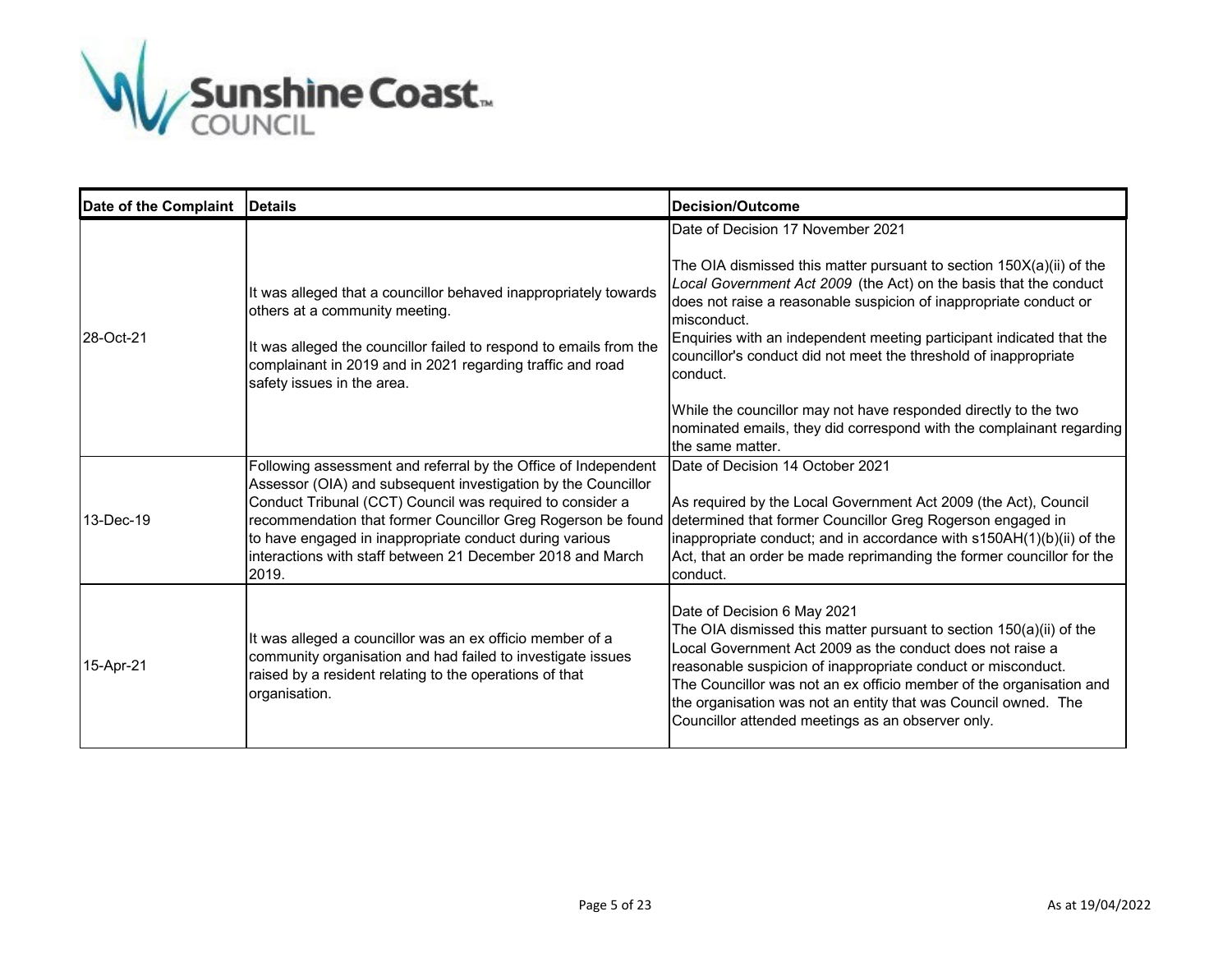

| Date of the Complaint | <b>IDetails</b>                                                                                                                                                               | <b>IDecision/Outcome</b>                                                                                                                                                                                                                                                                                                                                                                                                                                                                                                                                                      |
|-----------------------|-------------------------------------------------------------------------------------------------------------------------------------------------------------------------------|-------------------------------------------------------------------------------------------------------------------------------------------------------------------------------------------------------------------------------------------------------------------------------------------------------------------------------------------------------------------------------------------------------------------------------------------------------------------------------------------------------------------------------------------------------------------------------|
| 25-Feb-21             | It was alleged a Councillor failed to respond to various emails<br>from the complainant, requesting the councillor's support on a<br>matter that had been decided by Council. | Date of Decision 9 April 2021<br>The OIA dismissed this matter pursuant to section $150X(a)(ii)$ of the<br>Local Government Act 2009, on the basis that the conduct does not<br>raise a reasonable suspicion of inappropriate conduct or misconduct.<br>The Councillor had initiated inquiries with the relevant Council officers<br>and spoke to the complainant in relation to the outcome of those<br>inquiries. The Councillor did not enter into further discussions with the<br>complainant after this point on legal advice and following a threat of<br>legal action. |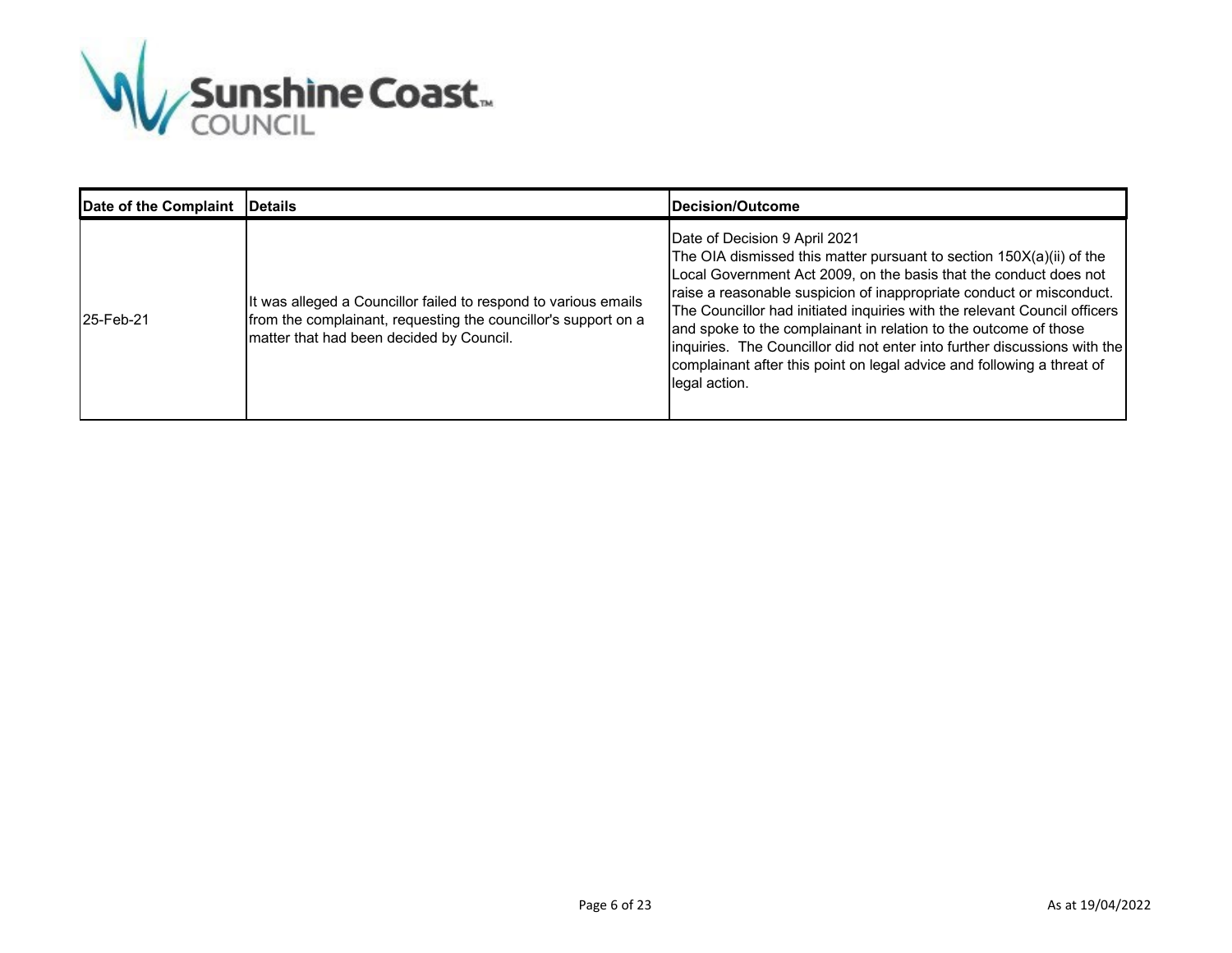

| Date of the Complaint | <b>IDetails</b>                                                                                                                                                                                                                                                                      | Decision/Outcome                                                                                                                                                                                                                                                                                                                                                                                                                                                                                                                                                                                                                                                                                                                                                                                                                                                                                                                                                                                                                                                                                                                                                                                                                                                                                                                                                                                                                                                                                                                                                                                                                     |
|-----------------------|--------------------------------------------------------------------------------------------------------------------------------------------------------------------------------------------------------------------------------------------------------------------------------------|--------------------------------------------------------------------------------------------------------------------------------------------------------------------------------------------------------------------------------------------------------------------------------------------------------------------------------------------------------------------------------------------------------------------------------------------------------------------------------------------------------------------------------------------------------------------------------------------------------------------------------------------------------------------------------------------------------------------------------------------------------------------------------------------------------------------------------------------------------------------------------------------------------------------------------------------------------------------------------------------------------------------------------------------------------------------------------------------------------------------------------------------------------------------------------------------------------------------------------------------------------------------------------------------------------------------------------------------------------------------------------------------------------------------------------------------------------------------------------------------------------------------------------------------------------------------------------------------------------------------------------------|
| 22-Jan-21             | It was alleged a Councillor's behaviour and actions in relation to<br>an ongoing noise complaint relating to a local business was not<br>consistent with how Councillors should engage with their<br>constituents and that the Councillor has not been respectful or<br>transparent. | Date of Decision 19 February 2021<br>The OIA dismissed this matter pursuant to section 150X(a)(ii) of the<br>Local Government Act 2009, on the basis that the conduct does not<br>raise a reasonable suspicion of inappropriate conduct or misconduct.<br>Concerns were raised about the Councillor's failure to address the<br>issues of noise on behalf of constituents. However, it is noted the<br>Councillor advised the complainant via email on 13 January 2021, that<br>the Councillor visited the residences concerned and was informed the<br>business was implementing further operational changes to mitigate<br>the noise. The Councillor also advised the complainant that Council<br>officers were monitoring the issue and engaging directly with the noise<br>source to ensure compliance.<br>This matter is operational, and the management of such matters is the<br>responsibility of Council officers and not Councillors. In this case, it<br>appears that Council officers were dealing with the matter as required.<br>In relation to the Councillor not being respectful or transparent in his<br>dealings with constituents in relation to this matter, there was no<br>relevant information to support this claim. I am satisfied that the<br>Councillor acted sufficiently by assuring the complainant and other<br>residents that Council officers were monitoring the issue to ensure<br>compliance. The issue of transparency on the part of the Councillor is<br>irrelevant on this occasion, being an operational matter and the fact<br>that the Councillor is not a decision maker on the matter. |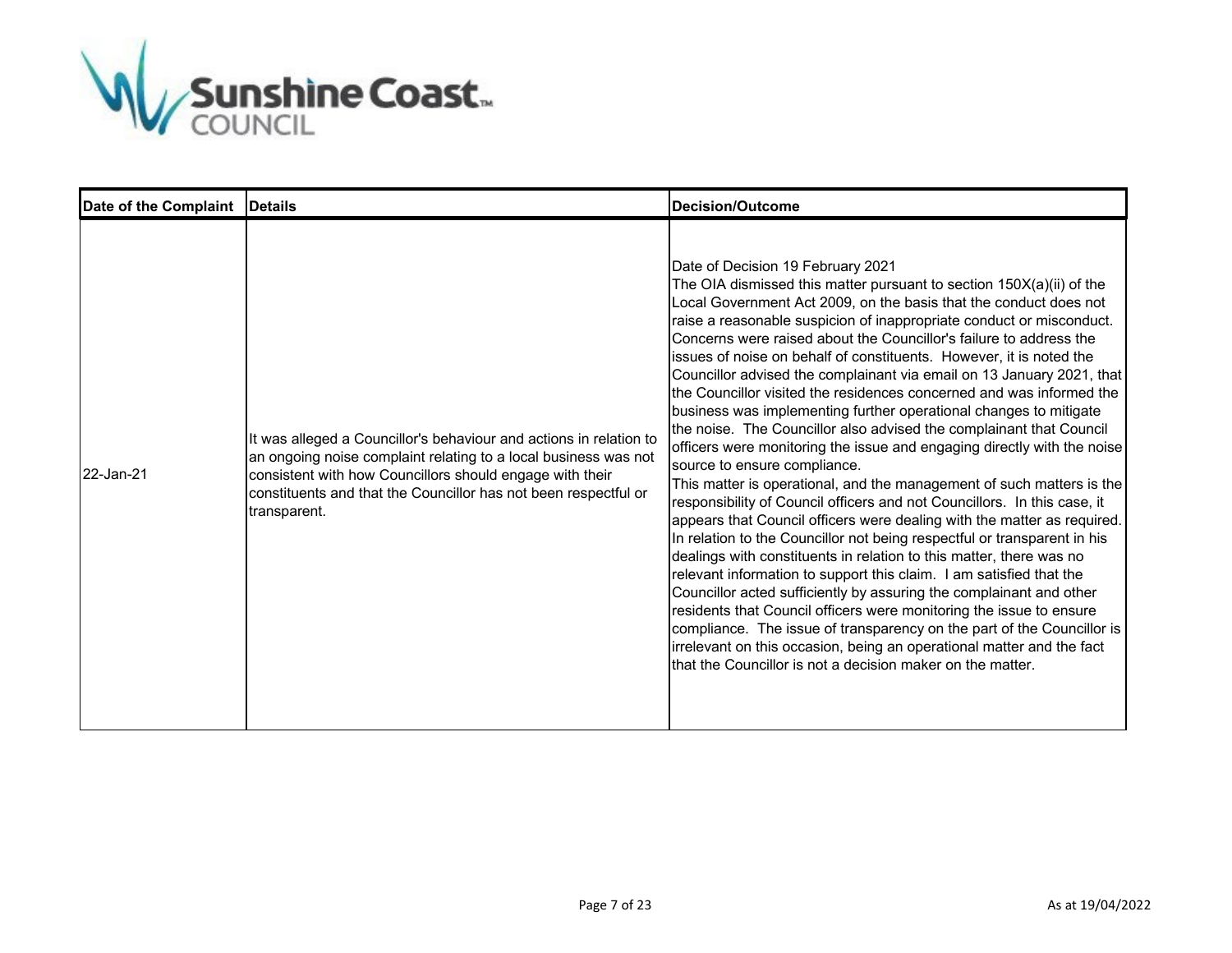

| Date of the Complaint | <b>IDetails</b>                                                                                                                                                                                                                                                                                                                                                            | <b>Decision/Outcome</b>                                                                                                                                                                                                                                                                                                                                                                                                                                                                                                                                                                                                                                                                                                                                                                                                                                                              |
|-----------------------|----------------------------------------------------------------------------------------------------------------------------------------------------------------------------------------------------------------------------------------------------------------------------------------------------------------------------------------------------------------------------|--------------------------------------------------------------------------------------------------------------------------------------------------------------------------------------------------------------------------------------------------------------------------------------------------------------------------------------------------------------------------------------------------------------------------------------------------------------------------------------------------------------------------------------------------------------------------------------------------------------------------------------------------------------------------------------------------------------------------------------------------------------------------------------------------------------------------------------------------------------------------------------|
| 4-Dec-20              | It is alleged that a Councillor's responses to emails from<br>out of line, unjust and uncalled for.                                                                                                                                                                                                                                                                        | Date of Decision 14 January<br>The OIA dismissed this matter pursuant to section $150X(a)(ii)$ of the<br>Local Government Act 2009, on the basis that the conduct does not<br>raise a reasonable suspicion of inappropriate conduct or misconduct.<br>The complaint did not provide any evidence to support the claim that<br>the Councillor had responded to emails from members of the public in<br>members of the public in relation to a publicly topical matter were a manner that would be considered 'out of line', 'unjust' or 'uncalled<br>for'.<br>The OIA wrote to the complainant requesting further information and<br>asked to be provided with evidence of comments made by the<br>Councillor or any copies of the emails sent by the Councillor that<br>contained information of the above description, however, the<br>complainant did not respond to that request. |
| 3-Dec-20              | It is alleged that a former Councillor:<br>Failed to declare a conflict of interest during Council meetings;<br>Failed to record on their Councillor register of interests a trustee<br>position held by the Councillor on a community trust fund.<br>Had not complied with his responsibilities to provide annual<br>audited accounts for the trust fund in a timely way. | Date of Decision to take no further action 22 December 2020<br>The OIA decided to take no further action pursuant to section<br>150Y(b)(iii) of the Local Government Act 2009 (the Act) on the basis<br>that taking further action would be an unjustifiable use of resources.<br>In assessing this complaint, the OIA considered that the complaint<br>related to a former Councillor who is no longer able to update their<br>register of interests (ROI).<br>That any failure by the former Councillor to comply with his trustee<br>responsivities in a timely way was likely contributed to by a lack of<br>Council follow up.<br>Further it was established that there had been no relevant matters<br>before Council which would have required the Councillor to declare<br>the interest in question.                                                                         |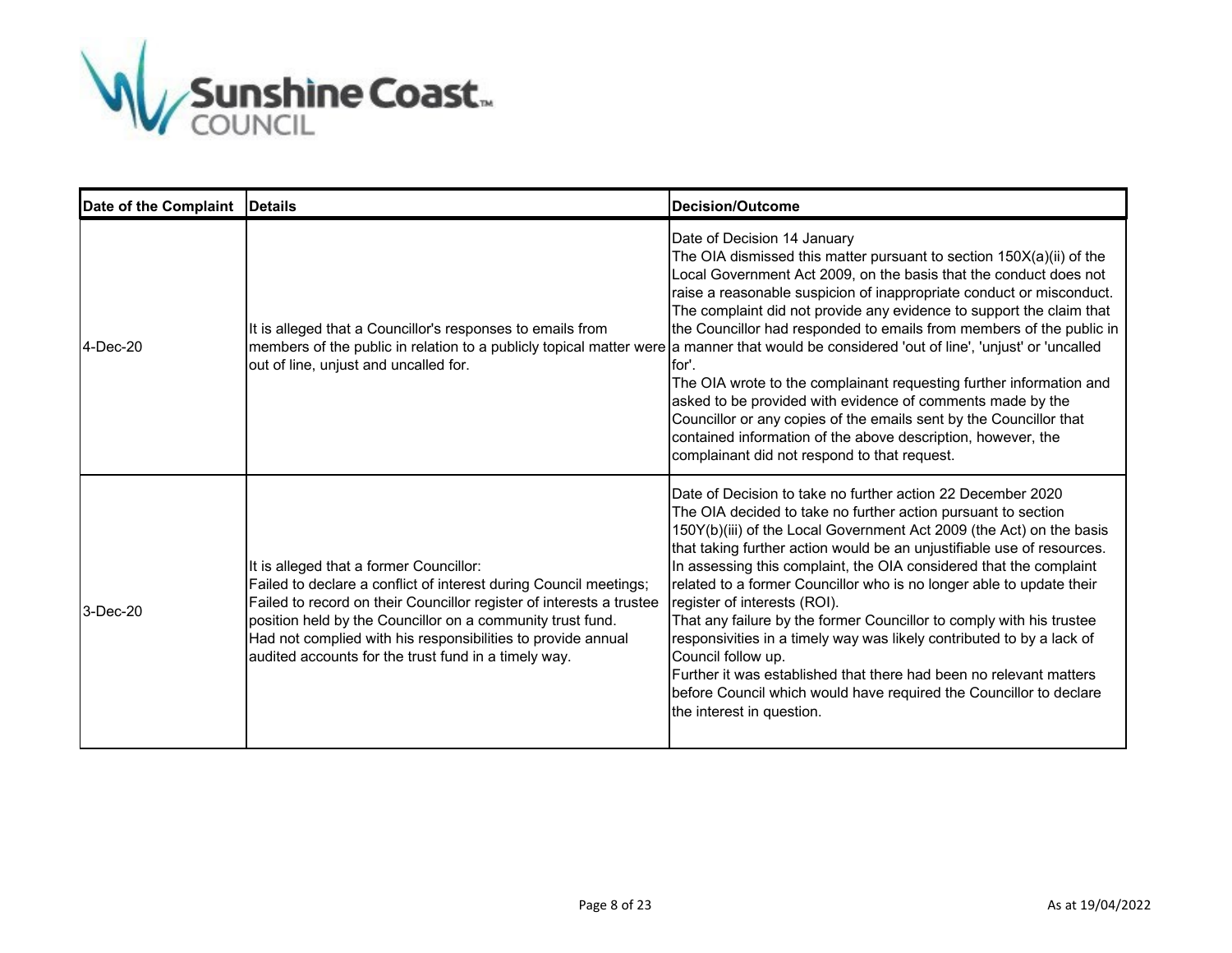

| Date of the Complaint   Details |                                                                                                                                                                                                                                                                                                                            | <b>Decision/Outcome</b>                                                                                                                                                                                                                                                                                                                                                                                                                                                   |
|---------------------------------|----------------------------------------------------------------------------------------------------------------------------------------------------------------------------------------------------------------------------------------------------------------------------------------------------------------------------|---------------------------------------------------------------------------------------------------------------------------------------------------------------------------------------------------------------------------------------------------------------------------------------------------------------------------------------------------------------------------------------------------------------------------------------------------------------------------|
| 23-Apr-20                       | It was alleged that a Councillor made false and misleading<br>statements, during a live interview on ABC Sunshine Coast<br>Radio regarding complaints made about Council.                                                                                                                                                  | Date of Decision 21 December 2020<br>The OIA dismissed this matter pursuant to section 150X (a)(ii) of the<br>Local Government Act 2009<br>The OIA undertook an investigation into whether the Councillor's<br>comments were in fact false and/or misleading at the conclusion of<br>which the Independent Assessor was not reasonably satisfied that the<br>misconduct had been made out.                                                                                |
| 30-Oct-19                       | It was alleged that a Councillor failed to declare a conflict of<br>interest when considering a matter involving the acquisition of<br>properties at a Council meeting on 19 September 2019. The<br>conflict related to electoral donations received by the Councillor<br>relevant to the 2012 Local Government Elections. | Date of Decision 3 November 2020<br>The OIA dismissed this matter pursuant to section $150X(c)(i)$ of the<br>Local Government Act 2009 as further dealing with the matter would<br>not be in the public interest. This was due to the donation in question<br>being made approximately 8 years ago, the donation being of a minor<br>amount and given the subject Councillor no longer serves on the<br>Council.                                                          |
| 8-Oct-19                        | It was alleged that a Councillor failed to declare a conflict of<br>interest when considering a matter involving the acquisition of<br>properties at a Council meeting on 19 September 2019. The<br>conflict related to electoral donations received by the Councillor<br>relevant to the 2012 Local Government Elections. | Date of Decision 3 November 2020<br>Following an investigation, the OIA decided to take no further action<br>pursuant to section 150Y(b)(iii) of the Local Government Act 2009 on<br>the basis that taking further action would be an unjustifiable use of<br>resources. This was due to the donation in question being made<br>approximately 8 years ago, the donation being of a minor amount and<br>given that the subject councillor no longer serves on the Council. |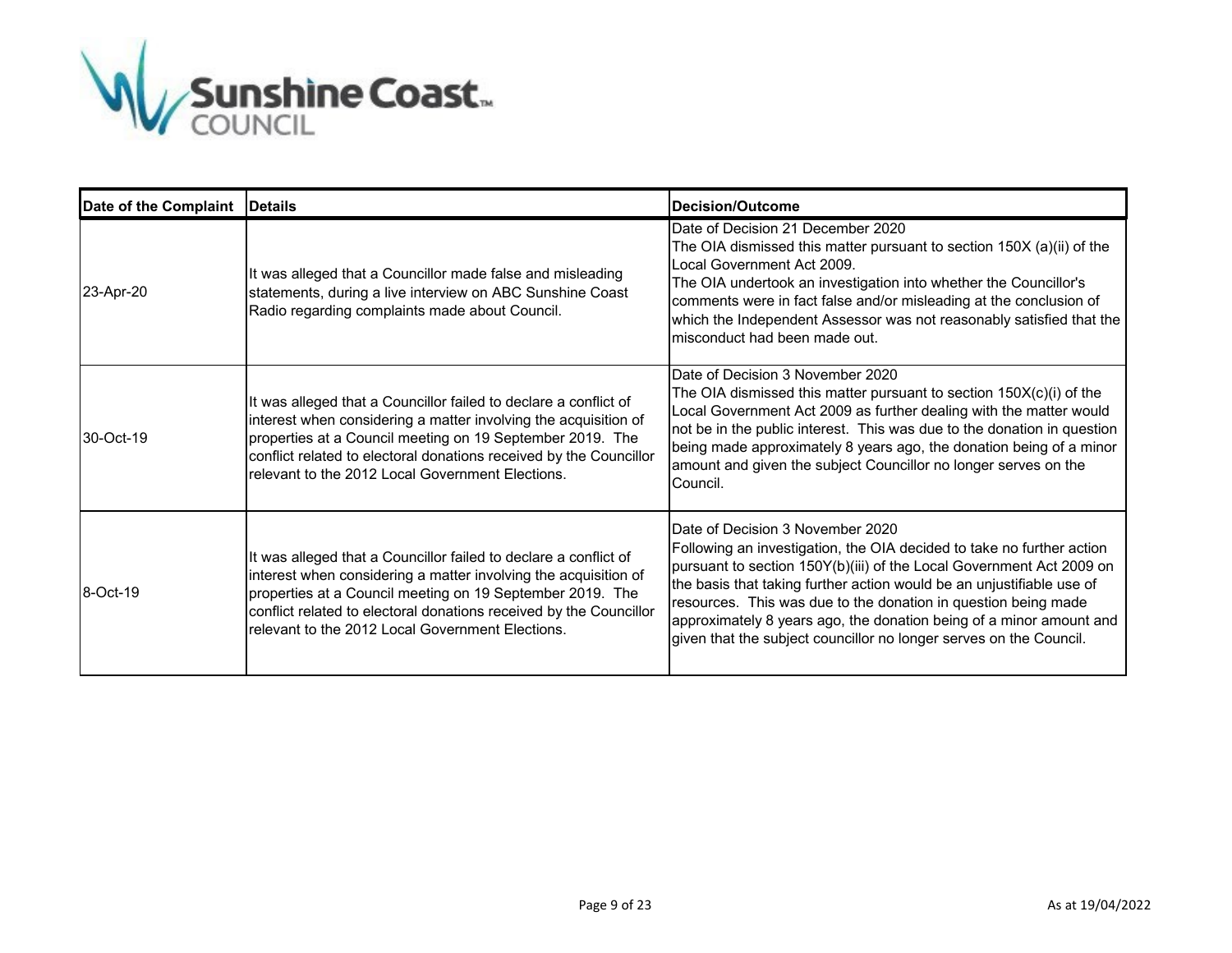

| Date of the Complaint | <b>Details</b>                                                                                                                                                                                                                                                                       | Decision/Outcome                                                                                                                                                                                                                                                                                                                                                                                                                                                                                                                                                                             |
|-----------------------|--------------------------------------------------------------------------------------------------------------------------------------------------------------------------------------------------------------------------------------------------------------------------------------|----------------------------------------------------------------------------------------------------------------------------------------------------------------------------------------------------------------------------------------------------------------------------------------------------------------------------------------------------------------------------------------------------------------------------------------------------------------------------------------------------------------------------------------------------------------------------------------------|
| 22-Oct-20             | It was alleged there are car parking problems at a street in Sippy<br>Downs which is causing a public safety issue for its residents.                                                                                                                                                | Date of Decision 29 October 2020<br>The OIA dismissed this matter pursuant to section 150X(a)(ii) of the<br>Local Government Act 2009 (the Act) as there was no identified<br>conduct of a councillor and did not raise a reasonable suspicion of<br>inappropriate conduct or misconduct within the meaning of the Act.<br>As the complaint was an anonymous complaint the complainant could<br>not be re-directed to the appropriate complaint process for these types<br>of complaints.                                                                                                    |
| 5-Aug-20              | It was alleged that a Councillor had failed to respond to or follow<br>up with a resident about two areas of concern that were raised<br>with the Councillor at a pre-polling place, despite the Councillor<br>giving an undertaking that he would follow the matters up for<br>him. | Date of Decision 19 August 2020<br>The OIA dismissed this matter pursuant to section 150X(a)(ii) of the<br>Local Government Act 2009 as the conduct does not raise a<br>reasonable suspicion of inappropriate conduct or misconduct within<br>the meaning of the Act.<br>While the alleged conduct did not reach the threshold of inappropriate<br>conduct the councillor has been reminded to refer similar community<br>requests to the CEO for the attention of Council Staff to deal with the<br>issue and keep members of the community informed of the fact that<br>this had occurred. |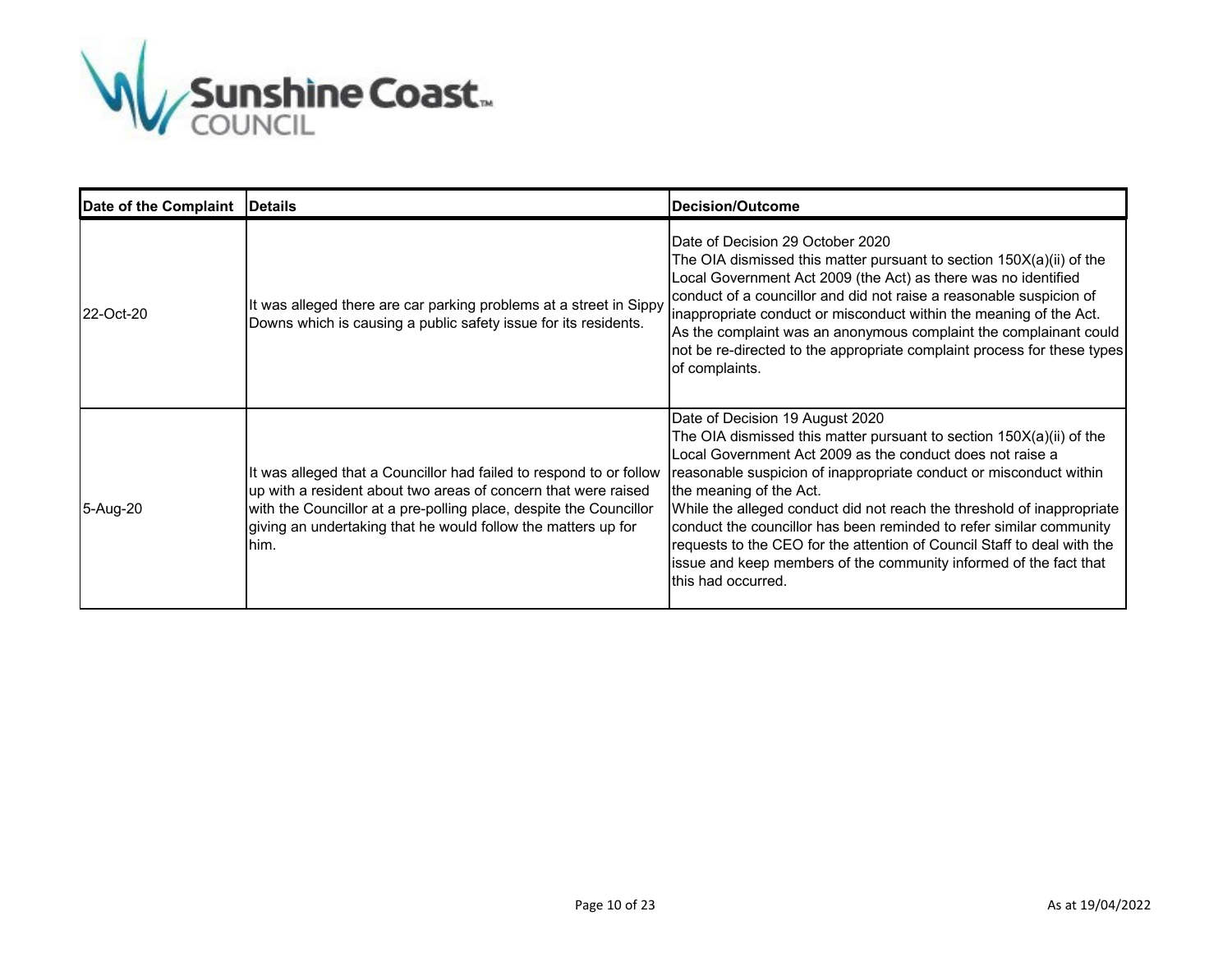

| Date of the Complaint   Details |                                                                                                                                                                                                                                                                                                                                                                                                                      | Decision/Outcome                                                                                                                                                                                                                                                                                                                                                                                                                                                                                                                                                                                                                                                                                                                                                                         |
|---------------------------------|----------------------------------------------------------------------------------------------------------------------------------------------------------------------------------------------------------------------------------------------------------------------------------------------------------------------------------------------------------------------------------------------------------------------|------------------------------------------------------------------------------------------------------------------------------------------------------------------------------------------------------------------------------------------------------------------------------------------------------------------------------------------------------------------------------------------------------------------------------------------------------------------------------------------------------------------------------------------------------------------------------------------------------------------------------------------------------------------------------------------------------------------------------------------------------------------------------------------|
| 1-Jul-20                        | It was alleged that a Councillor breached section 171B(2) of the<br>had been sold), within 30 days of the interest changing. It was<br>further alleged that the Councillor was unwilling to disclose<br>details related to what was done with the proceeds of the sale of changing.<br>the property.<br>It was also alleged that the Councillor had 'back dated' their<br>current register of interests by two days. | Date of Decision 16 July 2020<br>The OIA dismissed this matter pursuant to section 150X(a)(ii) of the<br>Local Government Act 2009 as the conduct did not raise a reasonable<br>Local Government Act by failing to remove interest in land (which suspicion of inappropriate conduct or misconduct within the meaning<br>of the Act. Information was obtained which demonstrated that the<br>register of interest was updated within 30 days of the interest<br>The fact that the Councillor did not disclose details related to the<br>proceeds of the sale of the property was not a breach of any of the<br>requirements for registers of interest.<br>Additionally there was no information provided to reasonably support<br>the alleged 'back dating' of the register of interest. |
| 25-May-20                       | It was alleged that there was an inappropriate relationship<br>between an electoral donor and a Councillor that had affected<br>decisions relating to development applications where this<br>lelectoral donor was involved.                                                                                                                                                                                          | Date of Decision 14 July 2020<br>The OIA dismissed this matter pursuant to section $150X(c)(ii)$ of the<br>Local Government Act 2009 on the basis that dealing with the<br>complaint would be an unjustifiable use of resources as initial inquiries<br>were unable to corroborate the allegation.                                                                                                                                                                                                                                                                                                                                                                                                                                                                                       |
| 25-May-20                       | It was alleged that a Councillor failed to declare a personal<br>interest that may give rise to a conflict of interest when<br>considering reports in Council about the Sunshine Coast City<br>Hall project that were prepared by a consultancy firm that had<br>donated to the Councillor's election campaign.                                                                                                      | Date of Decision 14 July 2020<br>The OIA dismissed this matter pursuant to section $150X(a)(ii)$ of the<br>Local Government Act 2009 on the basis that the conduct does not<br>raise a reasonable suspicion of inappropriate conduct or misconduct,<br>as the reports authored by the electoral donor do not amount to a<br>declarable personal interest, as the donor was acting in their capacity<br>as a contractor to the Council.                                                                                                                                                                                                                                                                                                                                                   |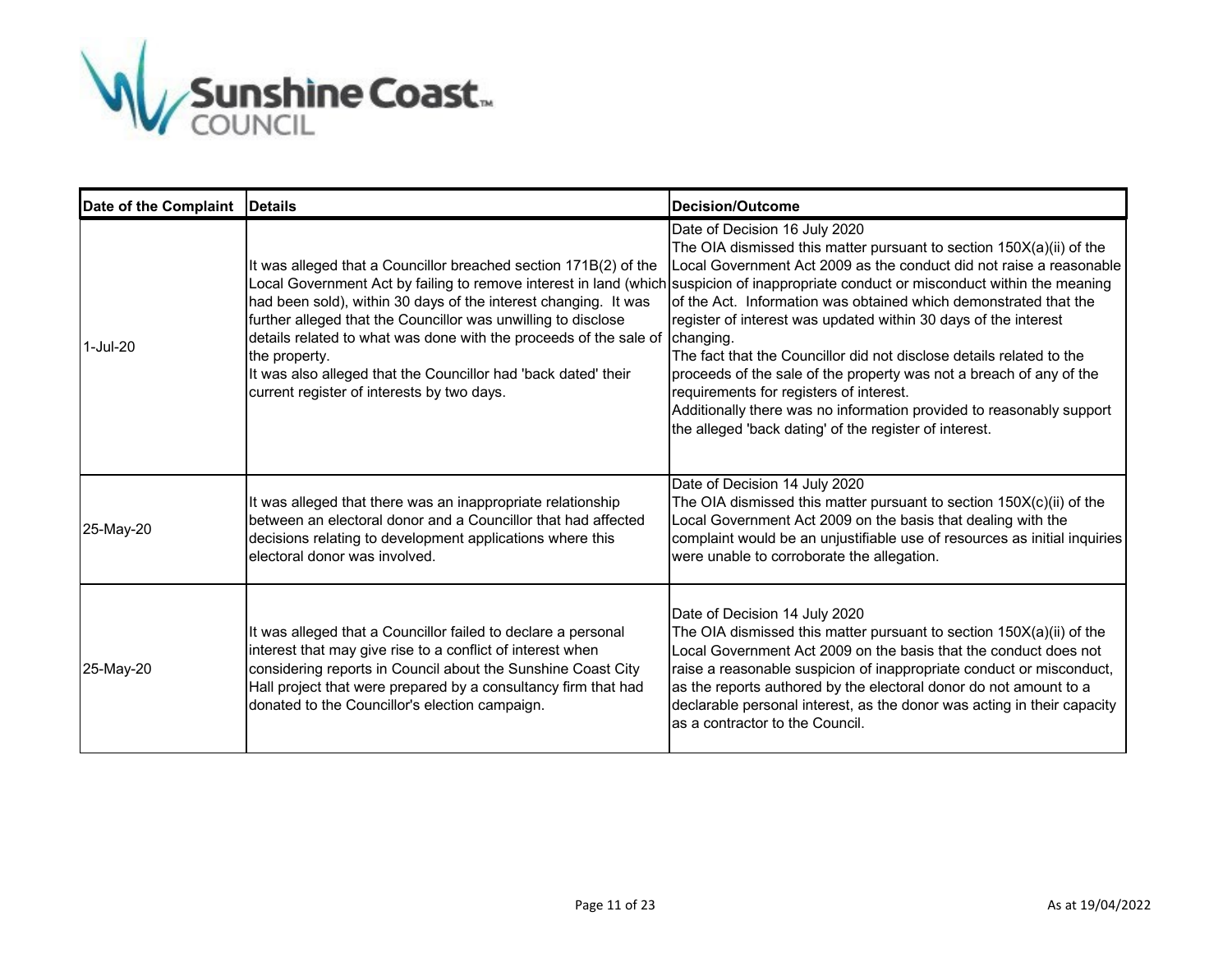

| Date of the Complaint | <b>Details</b>                                                                                                                                                                                                                                                                                                                                                                                                                                                                                                                  | <b>Decision/Outcome</b>                                                                                                                                                                                                                                                                                                                                                                                                                                                                                                                                                                                   |
|-----------------------|---------------------------------------------------------------------------------------------------------------------------------------------------------------------------------------------------------------------------------------------------------------------------------------------------------------------------------------------------------------------------------------------------------------------------------------------------------------------------------------------------------------------------------|-----------------------------------------------------------------------------------------------------------------------------------------------------------------------------------------------------------------------------------------------------------------------------------------------------------------------------------------------------------------------------------------------------------------------------------------------------------------------------------------------------------------------------------------------------------------------------------------------------------|
| 30-May-19             | It was alleged that on 7 May 2019, a Councillor of the Sunshine<br>Coast Regional Council, engaged in misconduct as defined in<br>section 150L(1)(b)(i) of the Local Government Act 2009, by<br>breaching the trust placed in them as a Councillor, either<br>knowingly or recklessly, when, having a conflict of interest in<br>relation to a matter, they influenced or attempted to influence a<br>local government employee who was authorised to decide or<br>otherwise deal with the matter to do so in a particular way. | Date of Decision 13 July 2020<br>The OIA dismissed this matter pursuant to section $150X(c)(ii)$ as the<br>evidence gathered did not meet the threshold of reasonable<br>satisfaction and should be dismissed on the basis that further dealing<br>with the matter would be an unjustifiable use of resources.                                                                                                                                                                                                                                                                                            |
| 15-Jun-20             | a concerned resident about a compliance matter and failed to<br>forward the concerns of the resident to the relevant section of<br>Council.                                                                                                                                                                                                                                                                                                                                                                                     | Date of Decision 26 June 2020<br>The OIA dismissed the matter pursuant to section $150X(a)(ii)$ of the<br>Local Government Act 2009 as the conduct does not raise a<br>It was alleged a Councillor had failed to respond to an email from reasonable suspicion of inappropriate conduct or misconduct within<br>the meaning of the Act.<br>While the complaint did not reach the threshold of inappropriate<br>conduct the councillor has been reminded to respond to requests for<br>assistance or information from residents or refer such requests to the<br>CEO so that the resident is responded to. |
| 15-Nov-19             | It was alleged that a Councillor failed to declare a conflict of<br>interest when considering reports in Council about the East/West<br>Runway project that were authored by a Council staff member<br>who donated to the Councillor's election campaign.                                                                                                                                                                                                                                                                       | Date of Decision 22 May 2020<br>The OIA decided to take no further action pursuant to section<br>150Y(b)(i) of the Local Government Act on the basis that the conduct<br>does not raise a reasonable suspicion of inappropriate conduct or<br>misconduct, as the reports authored by the electoral donor do not<br>amount to a declarable personal interest, while the donor was acting<br>in their capacity as a Council officer.                                                                                                                                                                        |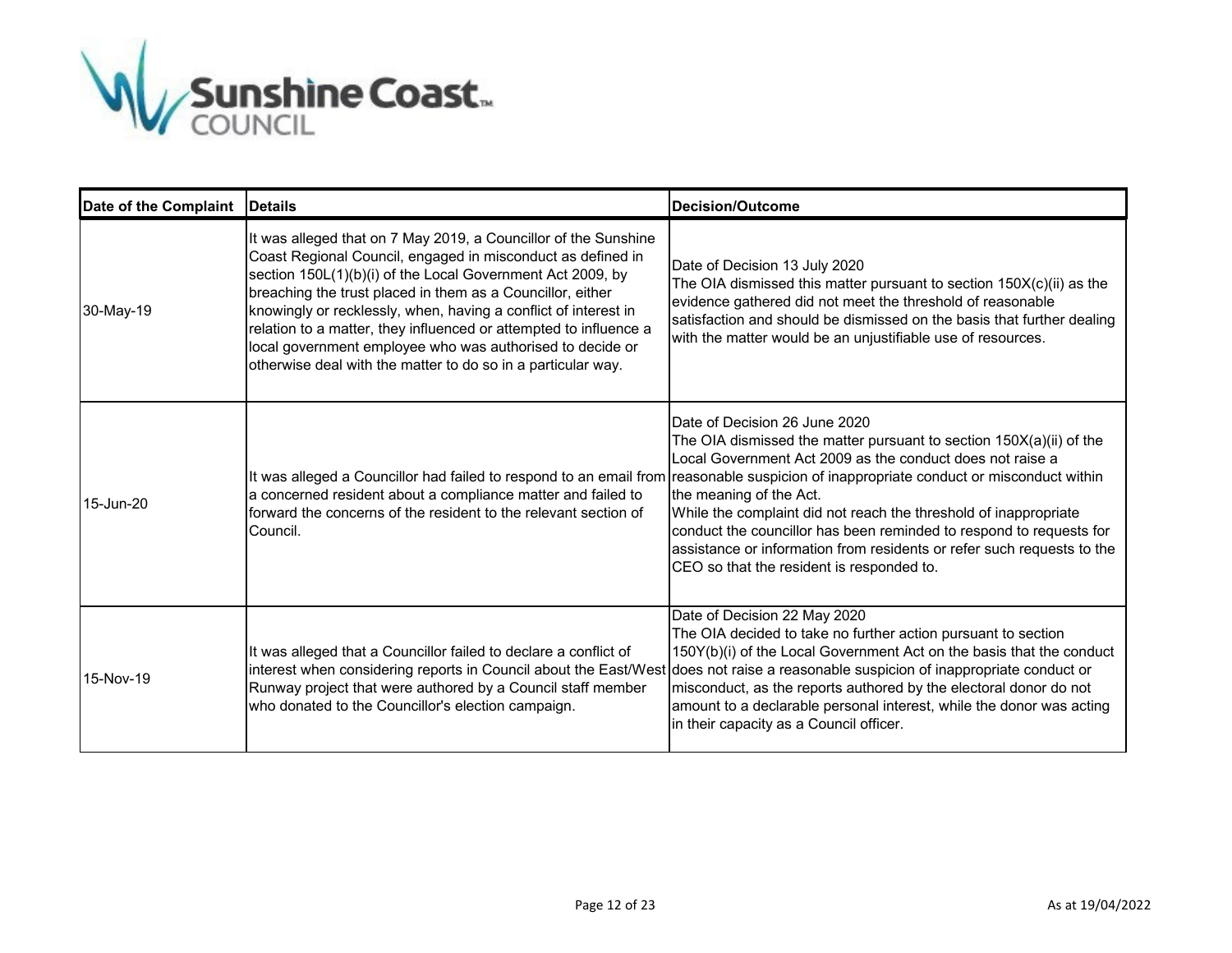

| Date of the Complaint   Details |                                                                                                                                                                                                | <b>Decision/Outcome</b>                                                                                                                                                                                                                                                                                                                                                                                                                                                                                                                   |
|---------------------------------|------------------------------------------------------------------------------------------------------------------------------------------------------------------------------------------------|-------------------------------------------------------------------------------------------------------------------------------------------------------------------------------------------------------------------------------------------------------------------------------------------------------------------------------------------------------------------------------------------------------------------------------------------------------------------------------------------------------------------------------------------|
| 27-Mar-20                       | It was alleged that a Councillor had not been transparent with a<br>community group about the upgrade of a Council asset and the<br>Councillor had used discretionary funding inappropriately. | Date of Decision 5 May 2020<br>The OIA dismissed this matter pursuant to section $150X(a)(ii)$ of the<br>Local Government Act 2009. The complaint was dismissed on the<br>basis that the conduct does not raise a reasonable suspicion of<br>inappropriate conduct or misconduct.<br>The decision to upgrade the asset was made by Council based on<br>Councillor officer recommendations.<br>The Councillor was entitled to change his view on the asset upgrade<br>and to direct discretionary funding to projects within his division. |
| 2-Apr-20                        | It was alleged that a Councillor is receiving a six-figure sum from lacking in substance.<br>a Chinese corporate who owns casinos.                                                             | Date of Decision 28 April 2020<br>The OIA dismissed this matter pursuant to section 150X(b)(iii) of the<br>Local Government Act 2009 as the complaint was considered to be<br>The complaint was made anonymously and there was insufficient<br>linformation available to the OIA to make an informed assessment of<br>the conduct as alleged.                                                                                                                                                                                             |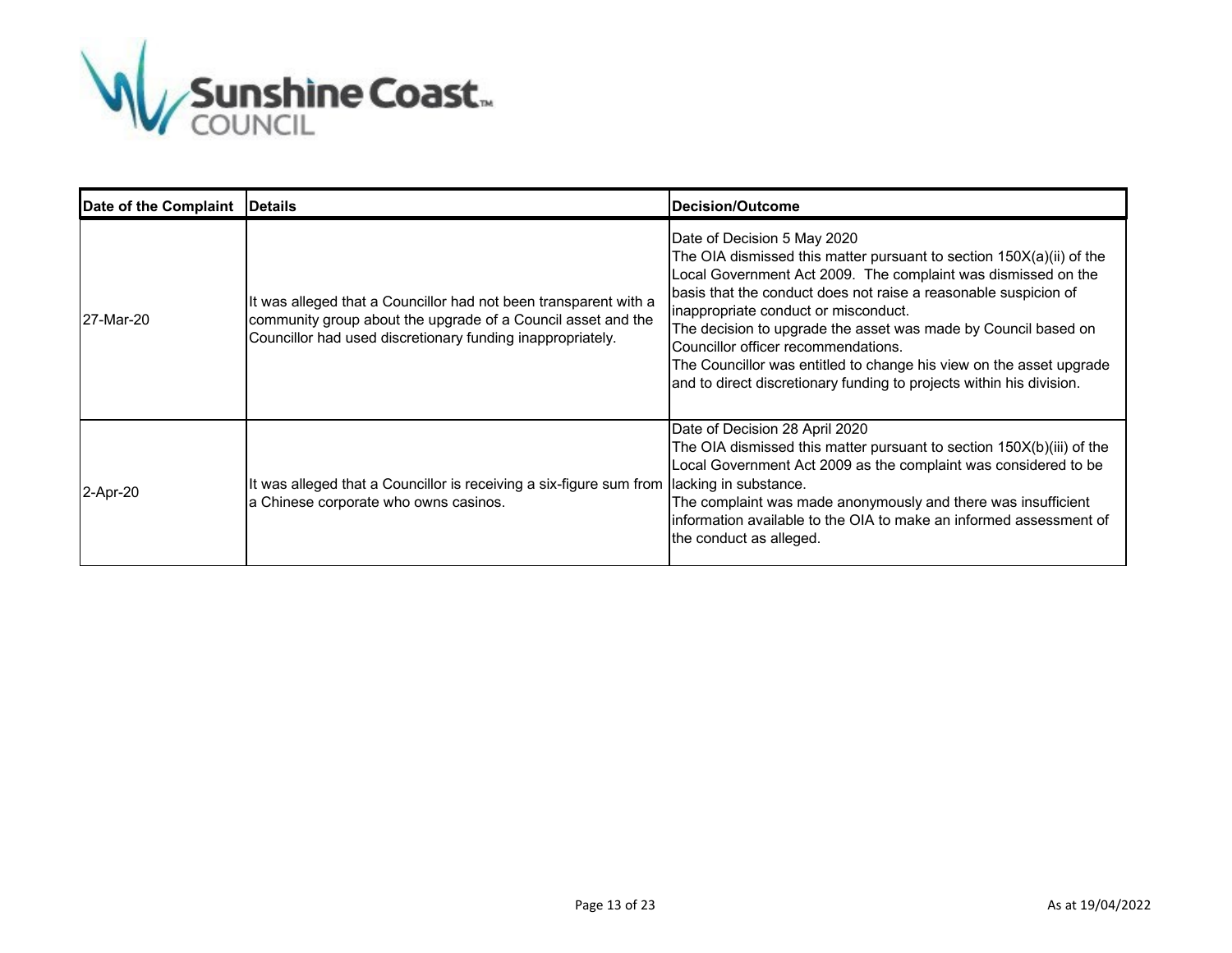

| Date of the Complaint   Details |                                                                                                                                                                                                                                                                                                                                                                                                  | <b>Decision/Outcome</b>                                                                                                                                                                                                                                                                                                                                                                                                                                                                                                                                                                                                                                                                                                                                                                                                                                                                                 |
|---------------------------------|--------------------------------------------------------------------------------------------------------------------------------------------------------------------------------------------------------------------------------------------------------------------------------------------------------------------------------------------------------------------------------------------------|---------------------------------------------------------------------------------------------------------------------------------------------------------------------------------------------------------------------------------------------------------------------------------------------------------------------------------------------------------------------------------------------------------------------------------------------------------------------------------------------------------------------------------------------------------------------------------------------------------------------------------------------------------------------------------------------------------------------------------------------------------------------------------------------------------------------------------------------------------------------------------------------------------|
| 3-Apr-20                        | It was alleged that a Councillor breached Local Government<br>caretaker period requirements by holding press conferences<br>during the election period, during which strategies were<br>announced in response to the COVID-19 crisis.<br>It was further alleged that a Councillor had not properly executed<br>their Register of Interests, as the general notes section had not<br>been signed. | Date of Decision 22 April 2020<br>The OIA dismissed this matter pursuant to section 150X(a)(ii) and<br>section 150Y(b)(i) - respectively - of the Local Government Act 2009<br>as the conduct does not raise a reasonable suspicion of inappropriate<br>conduct or misconduct. The announcement made by the Councillor<br>on behalf of Council, did not constitute a 'major policy decision' as<br>defined in Schedule 4 of the Act.<br>Therefore, the OIA did not consider that this announcement was a<br>breach of caretaker period requirements as stipulated under Part 5 of<br>the Act.<br>Further, in regard to the Councillor's register of interest, as the register<br>was otherwise correctly signed and dated, the absence of a signature<br>in the general notes section was not considered to constitute a failure<br>by the Councillor to complete or update their register of interest. |
| 29-Oct-19                       | It is alleged a Councillor authorised an external contractor to<br>remove a Council asset from Council depot. The asset was<br>installed in a local park without the necessary process or<br>approvals, nor compliance with Council's requirements for<br>installation of such an item in a public place.                                                                                        | Date of Decision 17 April 2020<br>The OIA decided to take no further action pursuant to section<br>150Y(b)(iii) of the Local Government Act 2009 on the basis that taking<br>further action would be an unjustifiable use of resources.<br>This decision was made on the basis that the councillor was not re-<br>elected, the lower degree of seriousness of the alleged conduct and<br>the potential disciplinary outcomes are limited where a person is no<br>longer a Councillor.                                                                                                                                                                                                                                                                                                                                                                                                                   |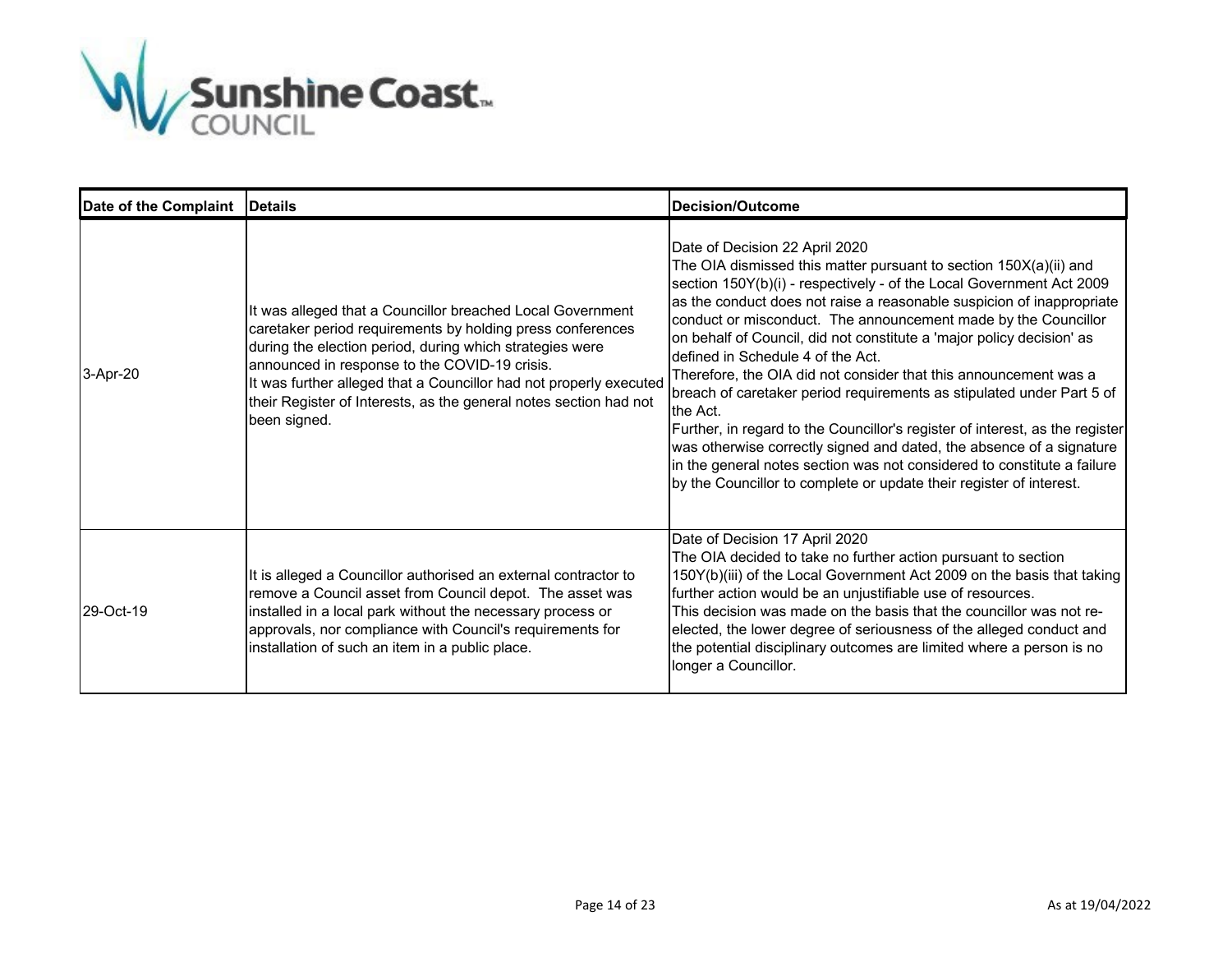

| Date of the Complaint   Details |                                                                                                                                                                                                                                                                                                                                                                                                                                                                                                               | <b>Decision/Outcome</b>                                                                                                                                                                                                                                                                                                                                                                                                                                                                                                                                                                                                                                                                                                                                                                                                                                      |
|---------------------------------|---------------------------------------------------------------------------------------------------------------------------------------------------------------------------------------------------------------------------------------------------------------------------------------------------------------------------------------------------------------------------------------------------------------------------------------------------------------------------------------------------------------|--------------------------------------------------------------------------------------------------------------------------------------------------------------------------------------------------------------------------------------------------------------------------------------------------------------------------------------------------------------------------------------------------------------------------------------------------------------------------------------------------------------------------------------------------------------------------------------------------------------------------------------------------------------------------------------------------------------------------------------------------------------------------------------------------------------------------------------------------------------|
| 28-Feb-20                       | It was alleged that a Councillor had breached the Code of<br>Conduct for Councillors during meetings with residents and<br>community groups regarding the management of a coastal area.<br>It was also alleged the Councillor breached Council's Acceptable<br>Request Guidelines by directing staff in 2009.                                                                                                                                                                                                 | Date of Decision 6 April 2020<br>The OIA dismissed this matter pursuant to section 150X(c)(ii) of the<br>Local Government Act 2009 as further dealing with the complaint<br>would be an unjustifiable use of resources.<br>The subject of the complaint is not longer an elected Councillor (Post<br>2020 Local Government Elections).                                                                                                                                                                                                                                                                                                                                                                                                                                                                                                                       |
| 19-Aug-19                       | It was alleged that a Councillor disclosed personal information of<br>residents to external companies, after these residents had made<br>complaints against these companies to Council.                                                                                                                                                                                                                                                                                                                       | Date of Decision 6 April 2020<br>Following an investigation, the OIA dismissed this matter pursuant to<br>section 150X(c) (ii) of the Local Government Act 2009 as it was<br>considered that further dealing with the complaint would be an<br>unjustifiable use of resources. the anonymously made complaint did<br>not identify sufficient particulars to enable the OIA to conduct<br>reasonable enquires in order to identify the true nature of the conduct.                                                                                                                                                                                                                                                                                                                                                                                            |
| 5-Mar-20                        | interest or conflict of interest at Council meetings during which a<br>series of planning changes were considered by Council as part<br>of the Sunshine Coast Planning Scheme 2014, due to their<br>ownership of an establishment that benefited from changes<br>implemented under the Scheme.<br>It is further alleged that the Councillor's ownership in the<br>establishment led Council Officers to make 'questionable'<br>decisions in approving a re-development application submitted<br>by the hotel. | Date of Decision 24 March 2020<br>It is alleged that a Councillor failed to declare a material personal The OIA dismissed this matter pursuant to section 150X(a)(ii) as the<br>conduct does not raise a reasonable suspicion of inappropriate<br>conduct or misconduct within the meaning of the Act. This decision<br>was made on the basis that amendments and decisions relating to the<br>Sunshine Coast Planning Scheme 2014 which are considered at<br>Council meetings are defined as an Ordinary Business Matter under<br>the Act and are therefore not required to be disclosed at meetings per<br>Section 175C or Section 175E of the Act. Additionally, enquiries<br>conducted by the OIA confirmed that the development application in<br>question was approved by Council delegate and was not presented to<br>a Council meeting for decision. |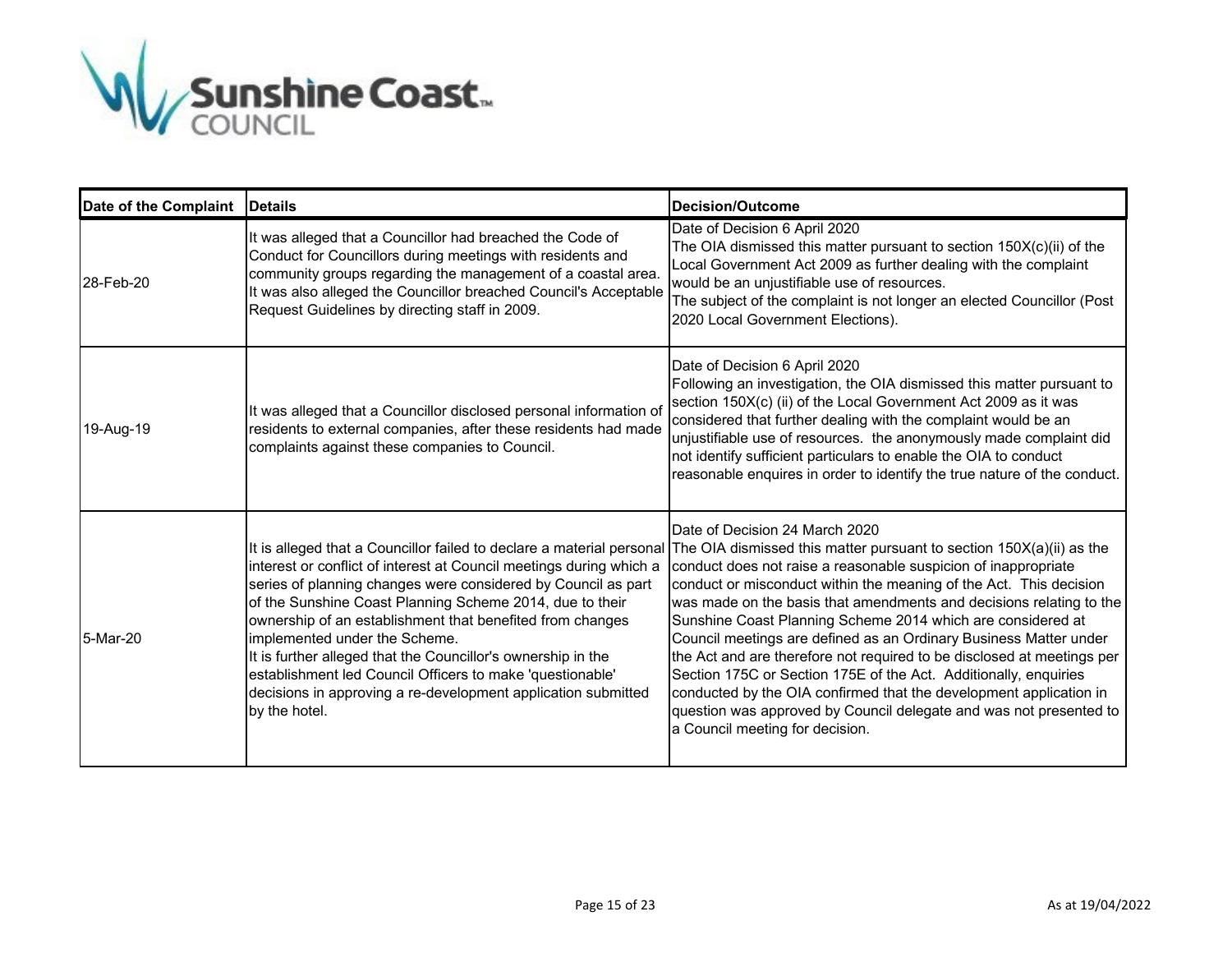

| Date of the Complaint   Details |                                                                                                                                                                                                                                                                                                                                                                                | <b>Decision/Outcome</b>                                                                                                                                                                                                                                                                                                                                                                                                                                                                                                                                                                |
|---------------------------------|--------------------------------------------------------------------------------------------------------------------------------------------------------------------------------------------------------------------------------------------------------------------------------------------------------------------------------------------------------------------------------|----------------------------------------------------------------------------------------------------------------------------------------------------------------------------------------------------------------------------------------------------------------------------------------------------------------------------------------------------------------------------------------------------------------------------------------------------------------------------------------------------------------------------------------------------------------------------------------|
| 18-Mar-20                       | It was alleged that a Councillor tampered with a resident's<br>private mailbox and stole the election pamphlets of another<br>candidate, which the Councillor then disposed of in a storm<br>water drain.                                                                                                                                                                      | Date of Decision 12 March 2020<br>The OIA decided to take no further action pursuant to section<br>150Y(b)(i) of the Local Government Act 2009 (the Act) on the basis<br>that the conduct does not raise a reasonable suspicion of<br>inappropriate conduct or misconduct. This decision was made on the<br>basis that a photograph of the alleged individual that was submitted<br>with the complaint does not clearly identify a specific individual,<br>particularly as the registration plate of the vehicle is not legible and the<br>individual's face is concealed by a helmet. |
| 10-Feb-20                       | It is alleged that in a media interview a Councillor made false and<br>or misleading statements about a local issue and made<br>derogatory statements about a member of the public. It was<br>further alleged that the Councillor behaved in an intimidatory,<br>dismissive, obstructive and bullying manner when interacting<br>with the complainant via email and in person. | Date of Decision 3 March 2020<br>The OIA dismissed the complaint pursuant to section 150X(c)(ii) of the<br>Local Government Act 2009, as further dealing with this matter would<br>be an unjustifiable use of resources. This decision was made on the<br>basis that the Councillor's conduct was at the highest borderline<br>inappropriate and further investigation of the matter, in all the<br>circumstances of this case, was not considered a justifiable use of<br>resources.                                                                                                  |
| 10-Feb-20                       | It is alleged that in 2018, a Councillor breached the Code of<br>Conduct for Councillors in Queensland, by responding rudely to<br>questions raised in general conversation about a local issue and<br>leaned aggressively towards the complainant.                                                                                                                            | Date of decision 25 February 2020<br>The OIA dismissed the complaint pursuant to section 150X(c)(ii) as<br>further dealings on the matter would be an unjustifiable use of<br>resources. The complainant withdrew their complaint. This matter<br>could not proceed without the complainant's evidence.                                                                                                                                                                                                                                                                                |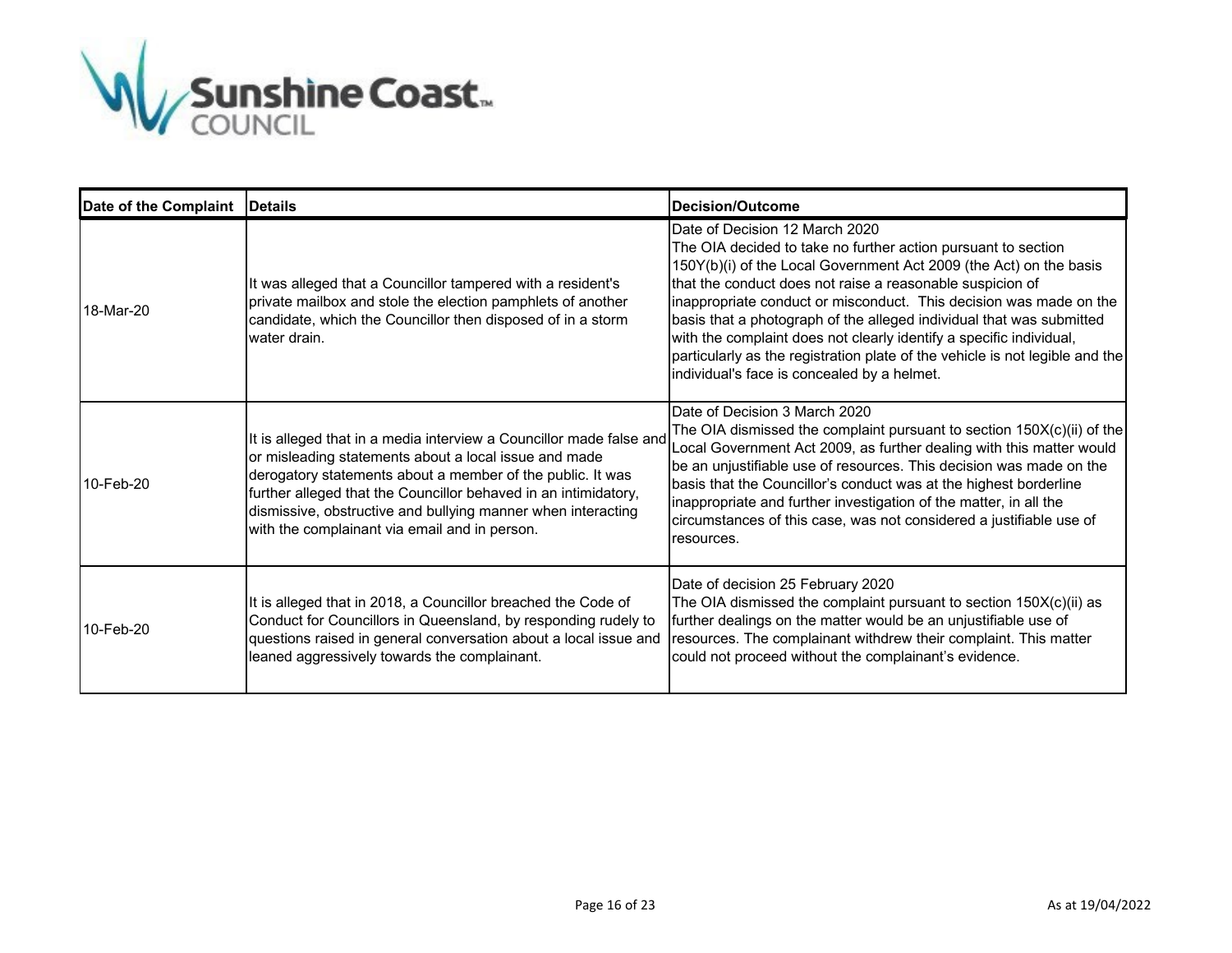

| Date of the Complaint | <b>Details</b>                                                                                                                                                                                                          | Decision/Outcome                                                                                                                                                                                                                                                                                                                                                                                                                                                                                                                                                                                                              |
|-----------------------|-------------------------------------------------------------------------------------------------------------------------------------------------------------------------------------------------------------------------|-------------------------------------------------------------------------------------------------------------------------------------------------------------------------------------------------------------------------------------------------------------------------------------------------------------------------------------------------------------------------------------------------------------------------------------------------------------------------------------------------------------------------------------------------------------------------------------------------------------------------------|
| 2-Jan-20              | It was alleged that a Councillor's partner had abused a member<br>of the community on a community Facebook page and that the<br>complainant was subsequently blocked from the Councillor's<br>divisional Facebook page. | Date of decision 14 February 2020<br>The OIA decided to take no further action pursuant to section<br>150Y(b)(i) of the Local Government Act 2009 after consideration of<br>the complaint, details provided by the complainant and the OIA/LGAQ<br>guideline for use of social media by Councillors. On the facts provided<br>the blocking of the member of the community did not raise a<br>reasonable suspicion of inappropriate conduct or misconduct. The<br>OIA had requested further information from the complainant to<br>support the assessment process, but this was not provided within a<br>reasonable timeframe. |
| 6-Feb-20              | It was alleged, at a Council Ordinary Meeting a Councillor<br>displayed unsuitable meeting conduct during discussions.                                                                                                  | Date of decision 11 February 2020<br>The OIA decided to take no further action pursuant to section<br>150Y(b)(i) of the Local Government Act 2009 [the Act] on the basis<br>that the conduct does not raise a reasonable suspicion of<br>inappropriate conduct or misconduct.<br>A conduct breach during a Council meeting is unsuitable meeting<br>conduct and it not within the OIA's jurisdiction. It is the responsibility of<br>the chair of the meeting to moderate discussions in a Council meeting<br>and to take action against Councillors that display unsuitable meeting<br>conduct.                              |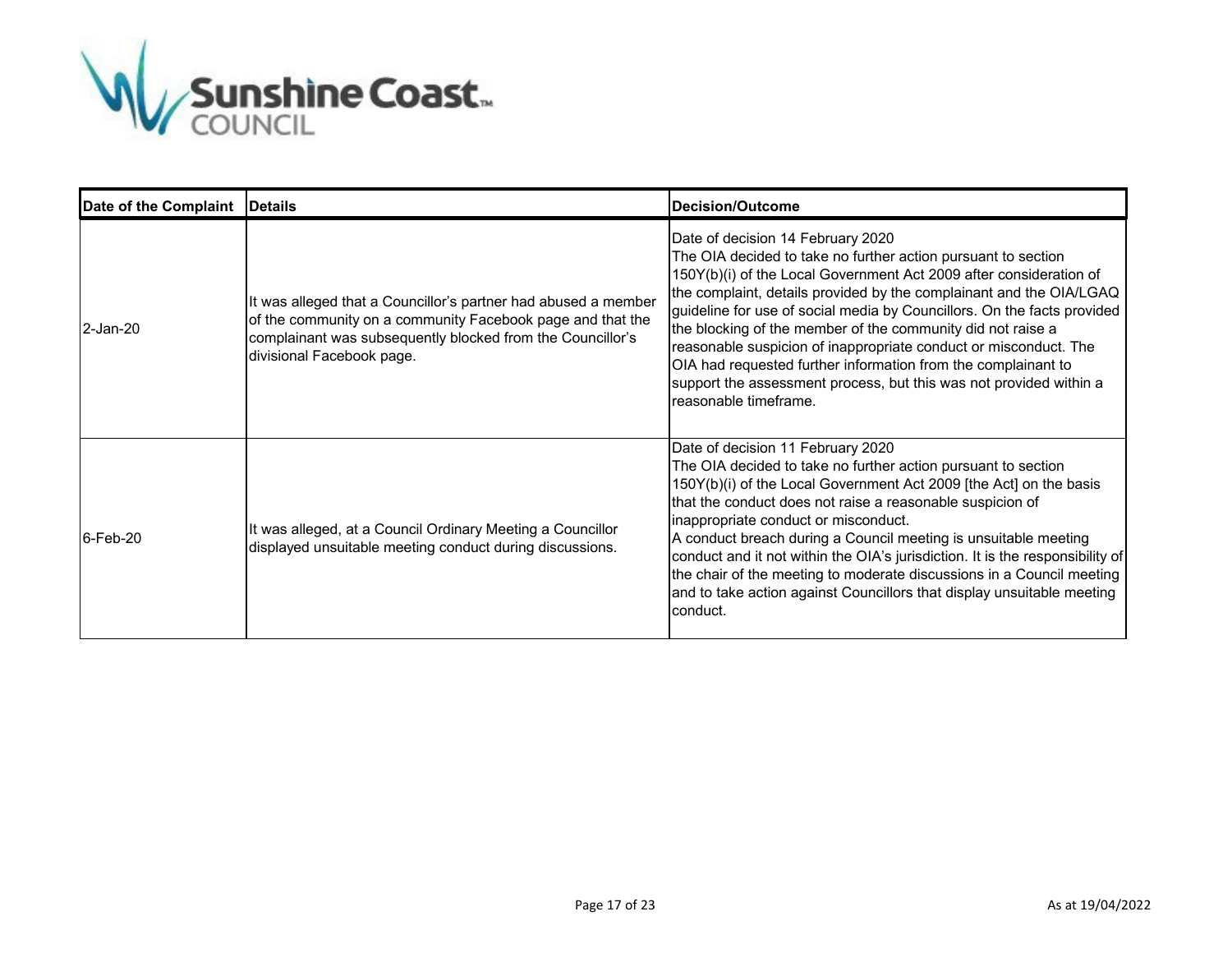

| Date of the Complaint | <b>IDetails</b>                                                                                                                                                                                                                             | <b>Decision/Outcome</b>                                                                                                                                                                                                                                                                                                                                                                                                                                                                                                                                                 |
|-----------------------|---------------------------------------------------------------------------------------------------------------------------------------------------------------------------------------------------------------------------------------------|-------------------------------------------------------------------------------------------------------------------------------------------------------------------------------------------------------------------------------------------------------------------------------------------------------------------------------------------------------------------------------------------------------------------------------------------------------------------------------------------------------------------------------------------------------------------------|
| 14-Jan-20             | It is alleged a Councillor and a member of the public had an<br>altercation on a street outside a newsagency.                                                                                                                               | Date of decision 11 February 2020<br>The OIA decided to take no further action pursuant to section<br>150Y(b)(i) of the Local Government Act 2009 on the basis that the<br>conduct does not raise a reasonable suspicion of inappropriate<br>conduct or misconduct.<br>The OIA were able to confirm from independent witnesses that the<br>member of the public appeared to have instigated the altercation and<br>that there was a history of other similar incidents.                                                                                                 |
| 18-Dec-19             | It is alleged a Councillor had potentially disclosed confidential<br>information to a third party relating to a proposal that Council<br>was considering.                                                                                   | Date of decision 9 January 2020<br>The OIA resolved to take no further action pursuant to section<br>150Y(b)(iii) of the Local Government Act 2009 [the Act] on the basis<br>that taking further action would be an unjustifiable use of resources.<br>The OIA was unable to identify the Councillor who allegedly disclosed<br>the confidential information and it was not established that the<br>linformation was confidential to Council.                                                                                                                           |
| $6$ -Dec-19           | It is alleged the Councillor mislead other Councillors when<br>briefing on the funding of a matter during a Council forum,<br>namely, whether the Councillor's discretionary funds had been<br>used to fund a specific part of the project. | Date of decision 6 December 2019<br>After an investigation the OIA decided to take no further action in<br>relation to the matter pursuant to section 150Y(b)(iii) of the Local<br>Government Act 2009 on the basis it would not be a justifiable use of<br>resources.<br>Although discretionary funding had been approved for part of the<br>project it was not approved for the part Councillors raised concerns<br>about.<br>It appeared that at the time of briefing the other Councillors, the<br>subject Councillor was not aware of the other costings involved. |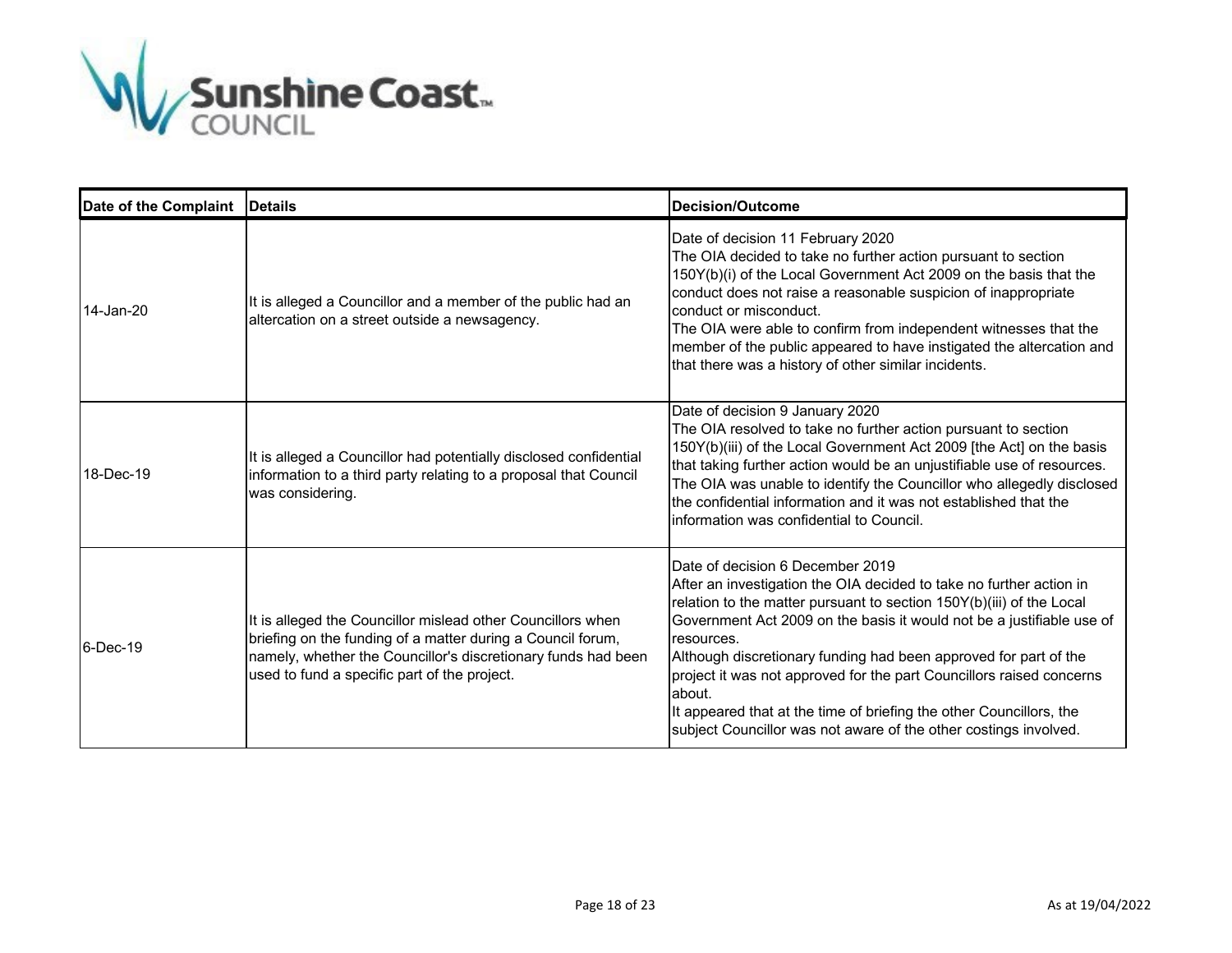

| Date of the Complaint | <b>Details</b>                                                                                                                                                                                                                                                                         | <b>Decision/Outcome</b>                                                                                                                                                                                                                                                                                                                                                                                                                                                                                                                                                                                             |
|-----------------------|----------------------------------------------------------------------------------------------------------------------------------------------------------------------------------------------------------------------------------------------------------------------------------------|---------------------------------------------------------------------------------------------------------------------------------------------------------------------------------------------------------------------------------------------------------------------------------------------------------------------------------------------------------------------------------------------------------------------------------------------------------------------------------------------------------------------------------------------------------------------------------------------------------------------|
| 18-Nov-19             | It was alleged that a councillor:<br>-provided misleading information to a local community group in<br>relation to a Council capital works project,<br>-failed to engage in community consultation regarding the<br>project,<br>-that the timing of the Council project was political. | Date of decision 19 November 2019<br>The OIA delegate made the decision to dismiss the complaint<br>pursuant to section 150(a)(ii) of the Local Government Act 2009 as it<br>did not raise a reasonable suspicion of inappropriate conduct or<br>misconduct. This decision was made on the basis that the councillor<br>had communicated with residents and the local community group by<br>way of a project newsletter. The councillor also tabled in Council two<br>petitions from the community concerning the project proposal. The<br>project was brought forward due to other community member<br>concerns.   |
| 9-Oct-19              | It is alleged that in attending a meeting with a member of the<br>public, a Councillor was unprepared, directed blame away from<br>the Council and left the meeting because they did not have<br>answers.                                                                              | Date of decision: 21 October 2019<br>The OIA decided to take no further action pursuant to section<br>150Y(b)(i) of the Act on the basis that the complaint did not raise a<br>reasonable suspicion of inappropriate conduct or misconduct within<br>the meaning of the Act.                                                                                                                                                                                                                                                                                                                                        |
| 17-Dec-18             | It is alleged that a Councillor breached the Code of Conduct by<br>using derogatory and disrespectful language when engaging with<br>a member of the public via email.                                                                                                                 | Date of decision: 15 October 2019<br>After an investigation, the OIA decided to take no further action<br>pursuant to section 150Y(b)(i) on the basis that while the tone of the<br>Councillor's communication was not appropriate, the conduct did not<br>meet the threshold for inappropriate conduct or misconduct in the<br>broader context of extensive interactions between the complainant<br>and the subject Councillor, in the lead up to the email that became the<br>subject of the complaint and the Councillor's previously documented<br>attempts to communicate constructively with the complainant. |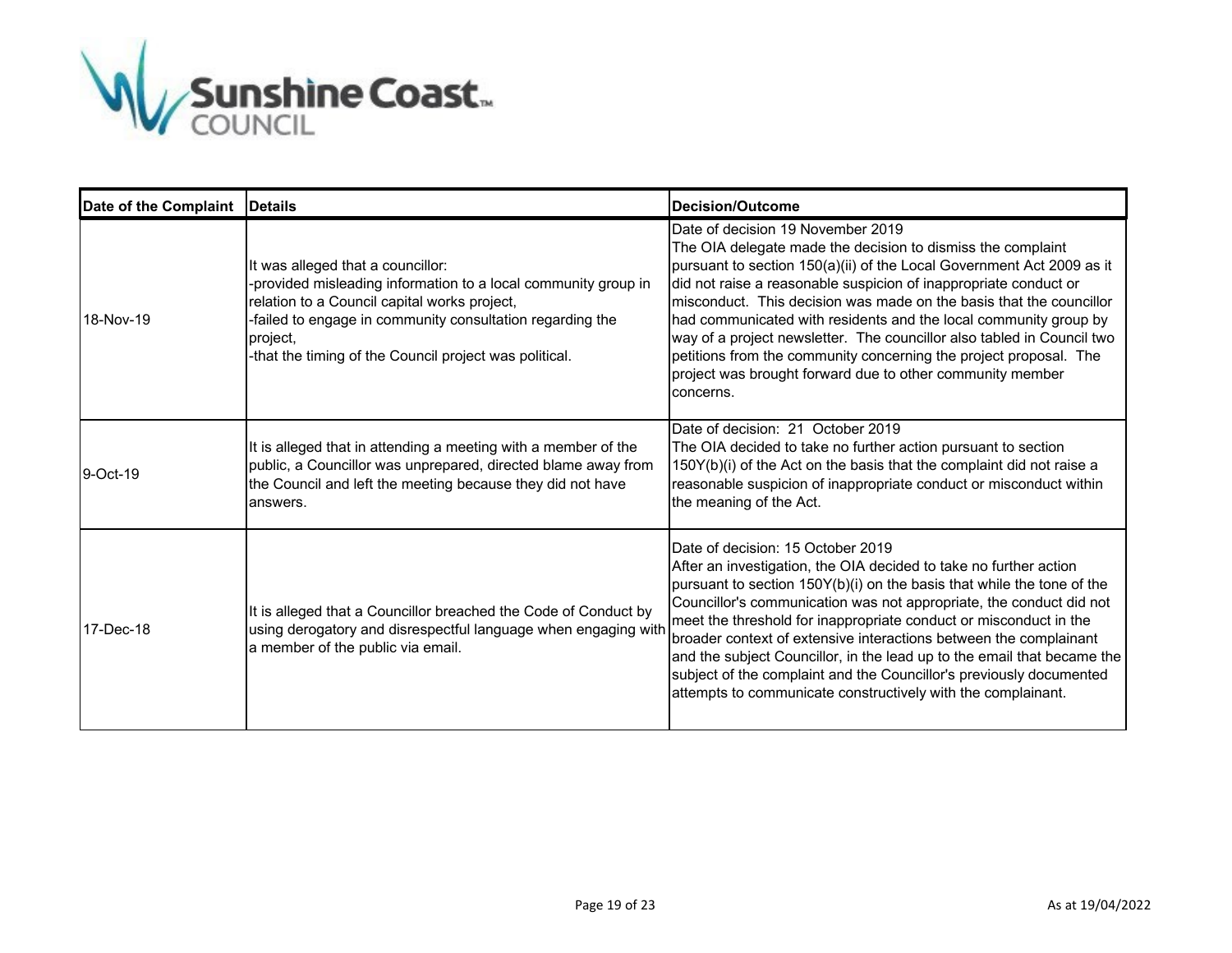

| Date of the Complaint | <b>IDetails</b>                                                                                                                                                                                                                                                                                                                                           | Decision/Outcome                                                                                                                                                                                                                                                                                                                                                                                                                                                                                                  |
|-----------------------|-----------------------------------------------------------------------------------------------------------------------------------------------------------------------------------------------------------------------------------------------------------------------------------------------------------------------------------------------------------|-------------------------------------------------------------------------------------------------------------------------------------------------------------------------------------------------------------------------------------------------------------------------------------------------------------------------------------------------------------------------------------------------------------------------------------------------------------------------------------------------------------------|
| 3-Sep-19              | It was alleged a Councillor was the source of gossip about the<br>complainant. It was alleged that the complainant formally<br>requested the Councillor provide them with a copy of their diary,<br>however the complainant alleges that the Councillor refused to<br>provide them with this information.                                                 | The OIA delegate made the decision to dismiss the complaint as it<br>does not raise a reasonable suspicion of inappropriate conduct or<br>misconduct, as outlined in Section 150X(a)(ii) of the Local<br>Government Act. The first allegation had previously been assessed<br>and dealt with by the OIA (OIA reference C/19/00534). In relation to<br>the second aspect of the complaint, the Councillor agreed to provide a<br>copy of the relevant part of his diary, despite not being obligated to do<br>lso. |
| 2-Sep-19              | It is alleged that Councillors were not provided full and correct<br>details by Council's development team prior to voting in relation<br>to a development application in July 2018.                                                                                                                                                                      | The OIA resolved to take no further action pursuant to section<br>150X(a)(ii) of the Local Government Act 2009 on the basis that the<br>conduct does not constitute inappropriate conduct or misconduct<br>within the meaning of the Act. The complaint was about an<br>administrative action and decision of council, and or failings of Council<br>employees rather than any identifiable Councillor conduct.                                                                                                   |
| 28-Aug-19             | It was alleged that there is constant construction occurring at a<br>factory at Image Flat. It was alleged that there is non-stop noise<br>emitting from the factory. It was alleged that the factory has<br>increased in size over the last 10 years, and the complainant<br>alleged that they tried to bring the matter to the attention of<br>Council. | The OIA made the decision to dismiss the complaint on the basis that<br>it does not constitute inappropriate conduct or misconduct as defined<br>in Section $150X(a)(ii)$ of the Act. The complaint relates to decisions<br>made by Council as a whole rather than specific councillor conduct<br>and as such does not fall under the jurisdiction of the OIA.                                                                                                                                                    |
| 19-Aug-19             | It is alleged that a Councillor has been directing unlawful activity<br>relating to the use of a park for unlawful commercial activities.                                                                                                                                                                                                                 | The complaint was dismissed pursuant to section $150X(a)(i)$ of the<br>Local Government Act 2009, in that the matter has been, or is being,<br>dealt with by another agency.                                                                                                                                                                                                                                                                                                                                      |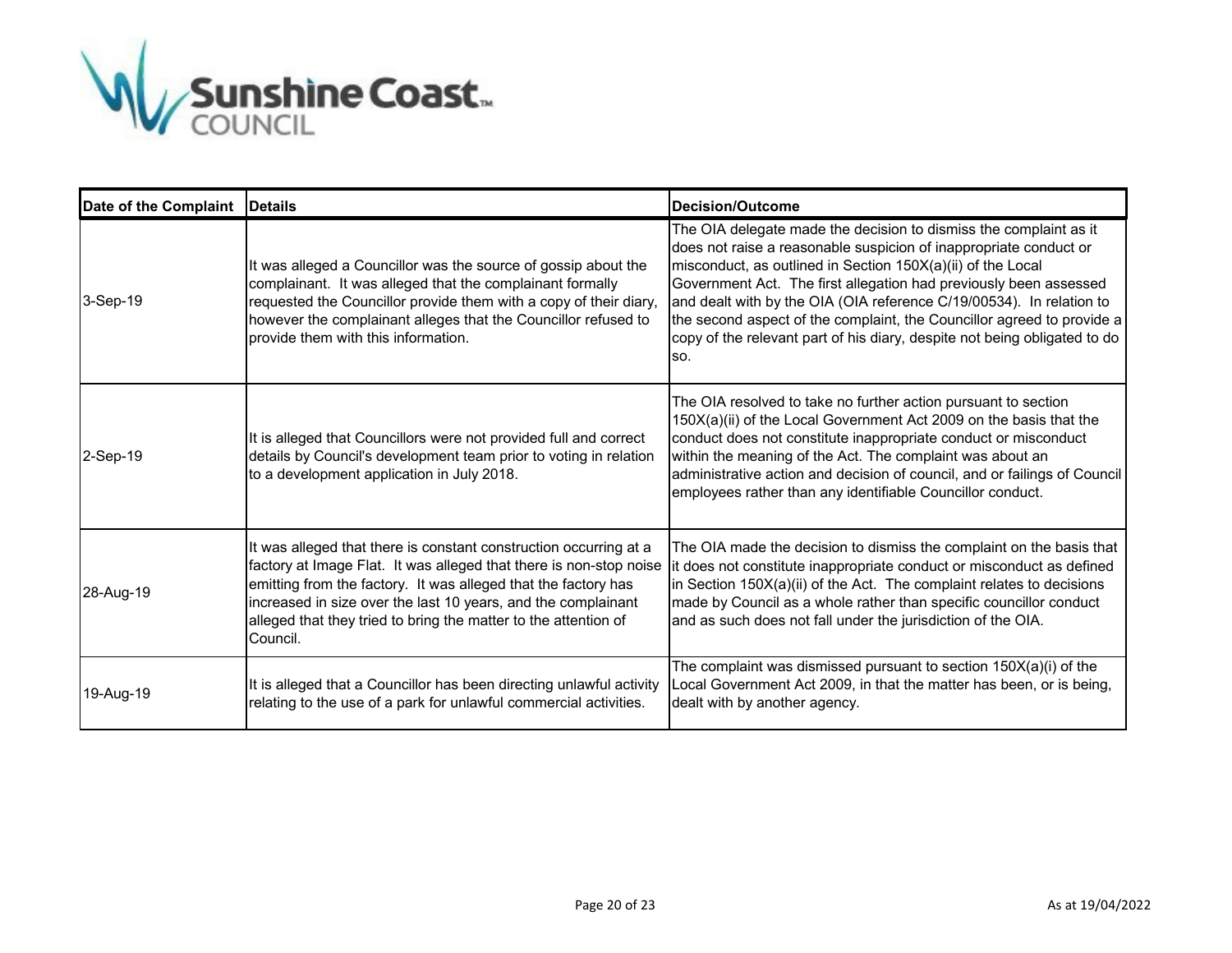

| Date of the Complaint | <b>Details</b>                                                                                                                                                                                                                                                                                                                | <b>Decision/Outcome</b>                                                                                                                                                                                                                                                                                                                                                                                                                                                    |
|-----------------------|-------------------------------------------------------------------------------------------------------------------------------------------------------------------------------------------------------------------------------------------------------------------------------------------------------------------------------|----------------------------------------------------------------------------------------------------------------------------------------------------------------------------------------------------------------------------------------------------------------------------------------------------------------------------------------------------------------------------------------------------------------------------------------------------------------------------|
| 12-Aug-19             | It is alleged in December 2015 at a community meeting a<br>Councillor withheld information about a major infrastructure<br>project which would create significant and direct negative<br>impacts on the community.                                                                                                            | The OIA dismissed the complaint pursuant to section 150X(a)(ii) of<br>the Local Government Act 2009[the Act] on the basis that the conduct<br>does not constitute inappropriate conduct or misconduct. The<br>information about the project was confidential to local government at<br>that time of the community meeting and the Councillor would have<br>committed misconduct under section 171(3) of the Act had he shared<br>the information at the community meeting. |
| 21-Jun-19             | It was alleged that:<br>Council has been involved in assessing development<br>applications from Telco carriers, and<br>-Council staff are not accepting medical certificates from<br>residents as part of the objection process for the development<br>application.                                                           | The OIA delegate decided to dismiss the complaint pursuant to<br>Section 150X(a)(ii) of the Local Government Act 2009, ie the conduct<br>does not constitute Councillor inappropriate conduct or misconduct.<br>The conduct relates to Council employees and/or decisions of Council.                                                                                                                                                                                      |
| 27-May-19             | It was alleged that a Councillor phoned a member of the public<br>and engaged in an abusive discussion. It was further alleged<br>that following the phone conversation, the complainant saw an<br>individual which they believe was the Councillor, drive past and<br>inspect their house with another member of the public. | The OIA decided to dismiss the complaint pursuant to Section<br>150X(c)(ii). It was determined that the Councillor had contacted the<br>complainant in relation to a media article, and not without reason as<br>indicated in the original complaint. Further, on the basis of a lack of<br>independent corroboration, it was considered an unjustifiable use of<br>resources to further investigate the matter.                                                           |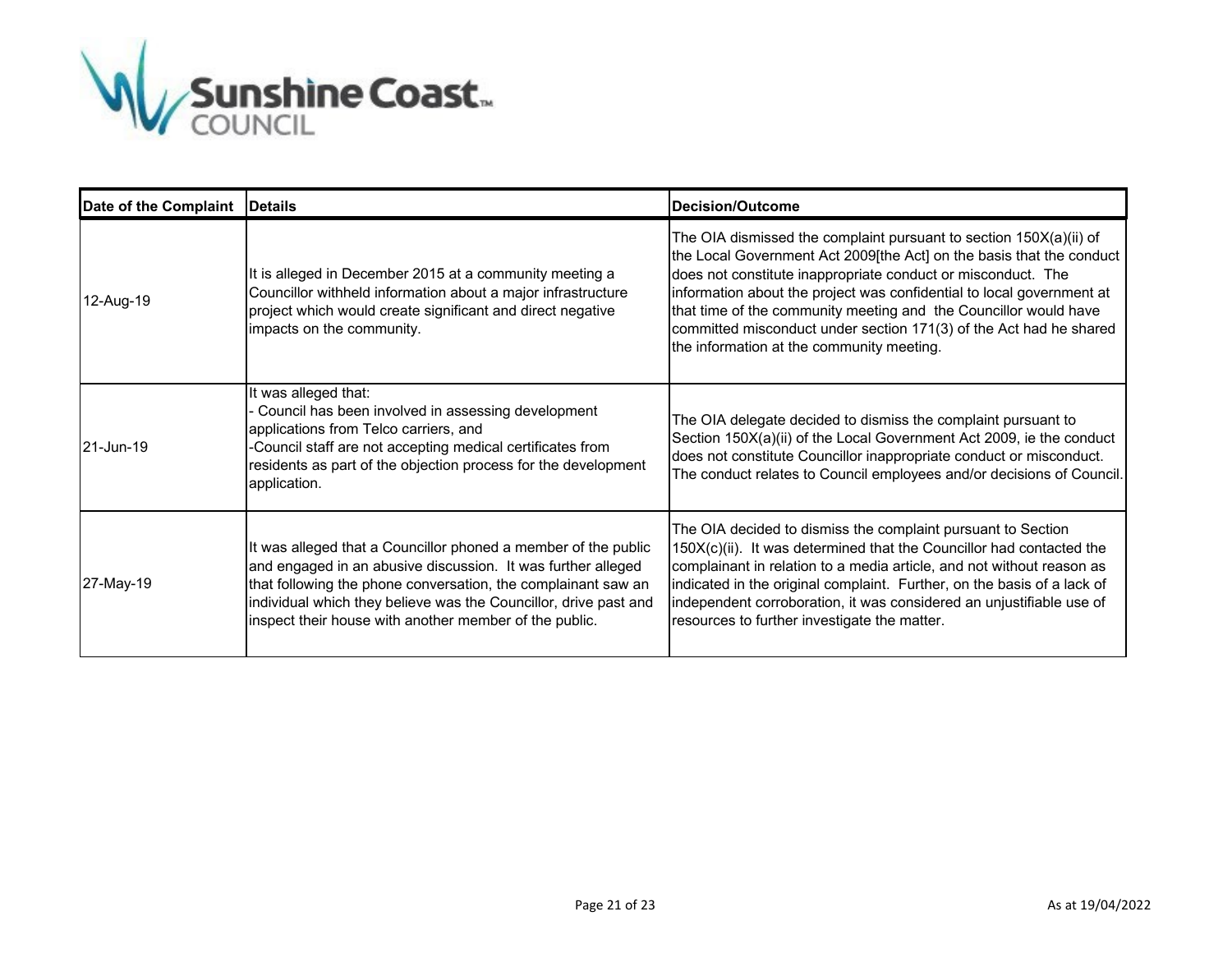

| Date of the Complaint | <b>IDetails</b>                                                                                                                                                                                                                                                                                                        | Decision/Outcome                                                                                                                                                                                                                                                                                                                                                                                                                                                                                                              |
|-----------------------|------------------------------------------------------------------------------------------------------------------------------------------------------------------------------------------------------------------------------------------------------------------------------------------------------------------------|-------------------------------------------------------------------------------------------------------------------------------------------------------------------------------------------------------------------------------------------------------------------------------------------------------------------------------------------------------------------------------------------------------------------------------------------------------------------------------------------------------------------------------|
| 4-Feb-19              | It was alleged that a Councillor failed to appropriately declare a<br>conflict of interest during an ordinary business meeting.                                                                                                                                                                                        | The OIA delegate for the independent assessor decided to take no<br>further action pursuant to s150Y(b)(iii) in that taking further action<br>would be an unjustifiable use of resources. More information could<br>have been provided by the Councillor in disclosing his conflict of<br>interest, however the nature of the conflict was minor and it is unlikely<br>that further disclosure would have changed any decision of Council on<br>the day, as such it is not a practical use of OIA investigative<br>resources. |
| 16-Jan-19             | It was alleged that a Councillor failed to declare a real or<br>perceived conflict of interest at Council's Ordinary Meeting held<br>on 11 October 2018 dealing with an agenda item regarding a<br>Development Application.                                                                                            | The OIA decided to dismiss the complaint pursuant to Section<br>150Y(b)(i) on the basis that the conduct does not constitute<br>inappropriate conduct or misconduct. Following an investigation, it<br>was concluded that the Councillor's personal interest in the matter<br>was not significant enough to constitute a conflict of interest or<br>material personal interest.                                                                                                                                               |
| 4-Dec-18              | It was alleged that:<br>a Councillor failed to declare a conflict of interest in relation to<br>donations received for the Councillor's 2016 electoral campaign;<br>land<br>a Councillor attempted to influence the voting of other<br>Councillors by failing to disclose a real or perceived conflict of<br>interest. | The OIA delegate made the decision to dismiss the complaint<br>pursuant to section 150X(b)(ii) following a full investigation and on the<br>basis that the evidence did not support the allegations.                                                                                                                                                                                                                                                                                                                          |
| 15-Nov-18             | It was alleged that a Councillor failed to properly declare a<br>personal interest at a Council meeting held on 8 November<br>2018.                                                                                                                                                                                    | The OIA delegate made the decision to dismiss the complaint<br>pursuant to section 150X of the Act and also to take no further action<br>in relation to the complaint pursuant to section 150Y of the Act.                                                                                                                                                                                                                                                                                                                    |